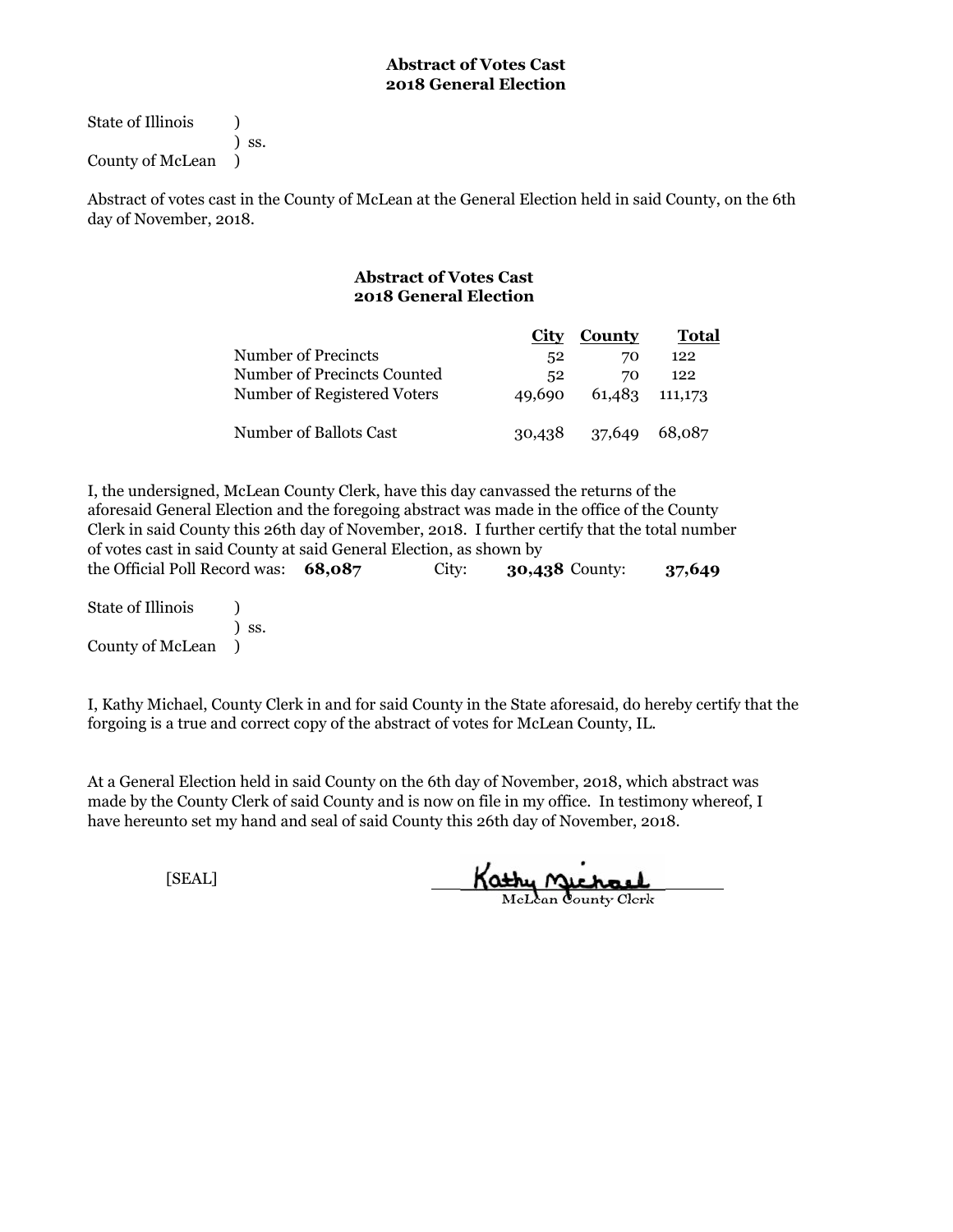State of Illinois (a) ) ss. County of McLean )

Abstract of votes cast in the County of McLean at the General Election held on the 6th day of November, 2018.

### **State of Illinois Governor & Lieutenant Governor**

| Party        | Candidate                   | City     | County   | Total  |
|--------------|-----------------------------|----------|----------|--------|
| Republican   | <b>Bruce Rauner</b>         | 13,496   | 19,005   | 32,501 |
|              | Evelyn Sanguinetti (Rauner) |          |          |        |
| Democratic   | <b>JB</b> Pritzker          | 14,077   | 15,287   | 29,364 |
|              | Juliana Stratton (Pritzker) |          |          |        |
| Libertarian  | Grayson Kash Jackson        | 1,283    | 1,454    | 2,737  |
|              | Sanjeev Mohip (Jackson)     |          |          |        |
| Conservative | William "Sam" McCann        | 1,185    | 1,489    | 2,674  |
|              | Aaron Merreighn (McCann)    |          |          |        |
| Independent  | Mary A. Vann-Metcalf        | $\Omega$ | $\Omega$ | О      |
|              |                             |          |          |        |
| Independent  | Gregg Moore                 | $\Omega$ | $\Omega$ | O      |
|              |                             |          |          |        |
| Independent  | William "Dock" Walls, III   | $\Omega$ | $\Omega$ | O      |
|              | James L. Tobin (Walls)      |          |          |        |

I, the undersigned, McLean County Clerk, have this day canvassed the returns of the aforesaid General Election and the foregoing abstract was made in the office of the McLean County Clerk this 26th day of November, 2018. I further certify that the total number of votes cast in McLean County at said General Election, as shown by the Official Poll Record was: 68,087 City: 30,438 County: 37,649

State of Illinois (1) ) ss. County of McLean )

| [SEAL] | Kathy nichael              |
|--------|----------------------------|
|        | <b>McLean County Clerk</b> |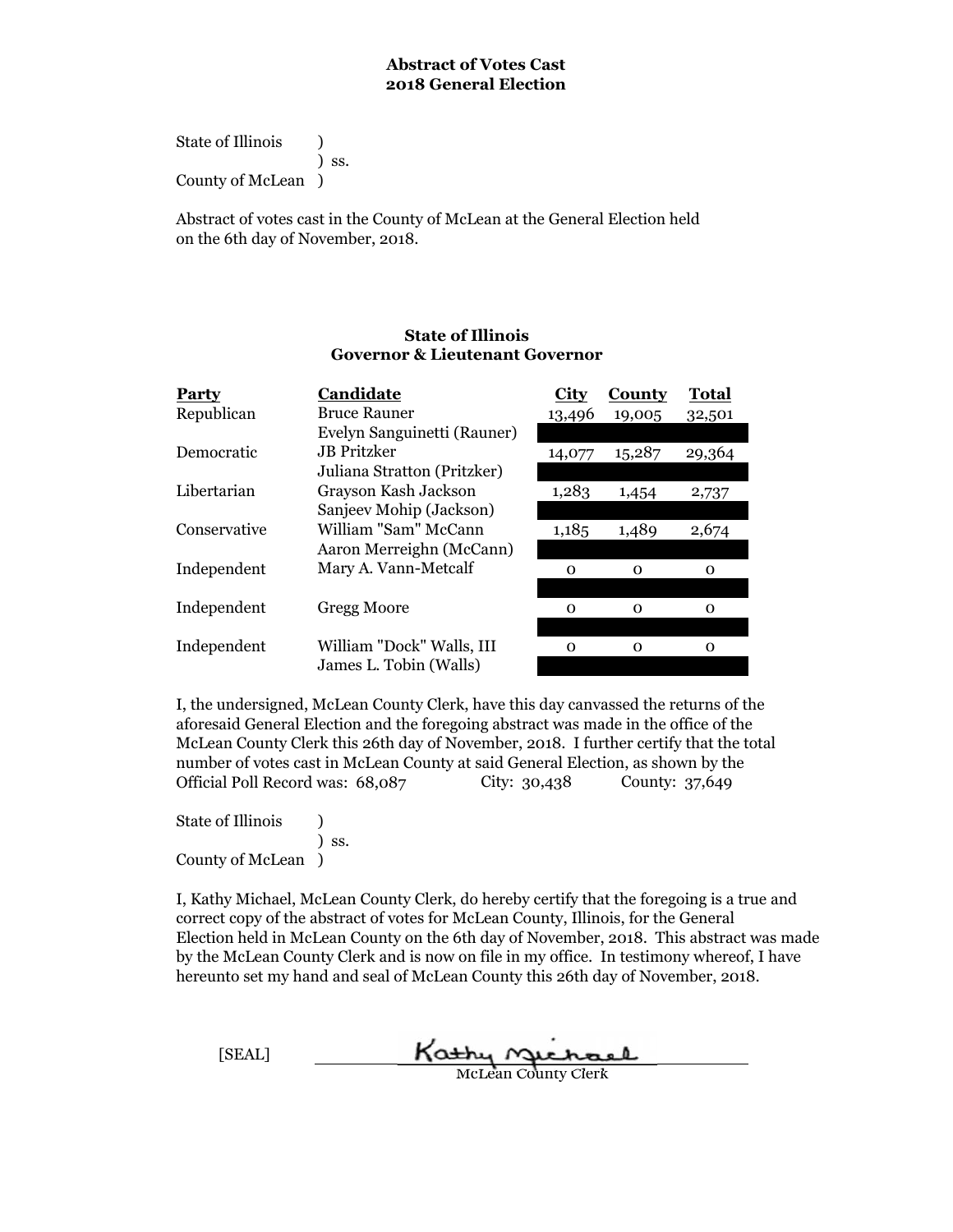State of Illinois (1) ) ss. County of McLean )

Abstract of votes cast in the County of McLean at the General Election held on the 6th day of November, 2018.

# **State of Illinois Attorney General**

| <b>Party</b> | Candidate    | City | <b>County Total</b>  |       |
|--------------|--------------|------|----------------------|-------|
| Republican   | Erika Harold |      | 14,873 21,006 35,879 |       |
| Democratic   | Kwame Raoul  |      | 14,415 15,155 29,570 |       |
| Libertarian  | Bubba Harsy  | 905  | 1,018                | 1.923 |

I, the undersigned, McLean County Clerk, have this day canvassed the returns of the aforesaid General Election and the foregoing abstract was made in the office of the McLean County Clerk this 26th day of November, 2018. I further certify that the total number of votes cast in McLean County at said General Election, as shown by the Official Poll Record was: 68,087 City: 30,438 County: 37,649

State of Illinois (a) ) ss. County of McLean )

| [SEAL] | Kathy Michael              |
|--------|----------------------------|
|        | <b>McLean County Clerk</b> |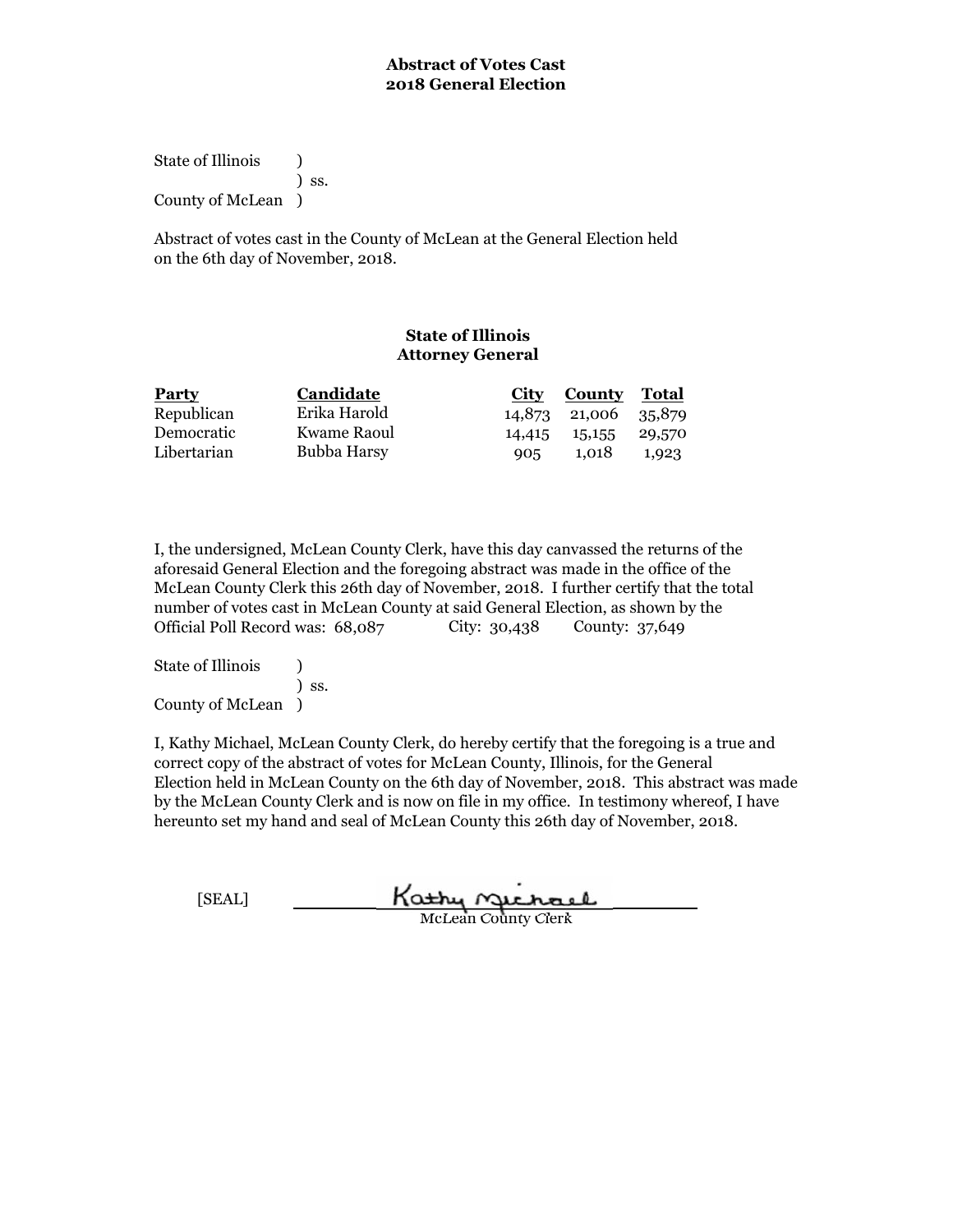State of Illinois (a) ) ss. County of McLean )

Abstract of votes cast in the County of McLean at the General Election held on the 6th day of November, 2018.

## **State of Illinois Secretary Of State**

| <b>Party</b> | <b>Candidate</b> | <b>County Total</b><br>City |
|--------------|------------------|-----------------------------|
| Republican   | Jason Helland    | 11,078 15,602 26,680        |
| Democratic   | Jesse White      | 18,101 20,626 38,727        |
| Libertarian  | Steve Dutner     | 1,069 1,110<br>2,179        |

I, the undersigned, McLean County Clerk, have this day canvassed the returns of the aforesaid General Election and the foregoing abstract was made in the office of the McLean County Clerk this 26th day of November, 2018. I further certify that the total number of votes cast in McLean County at said General Election, as shown by the Official Poll Record was: 68,087 City: 30,438 County: 37,649

State of Illinois (1) ) ss. County of McLean )

I, Kathy Michael, McLean County Clerk, do hereby certify that the foregoing is a true and correct copy of the abstract of votes for McLean County, Illinois, for the General Election held in McLean County on the 6th day of November, 2018. This abstract was made by the McLean County Clerk and is now on file in my office. In testimony whereof, I have hereunto set my hand and seal of McLean County this 26th day of November, 2018.

Kathy Michael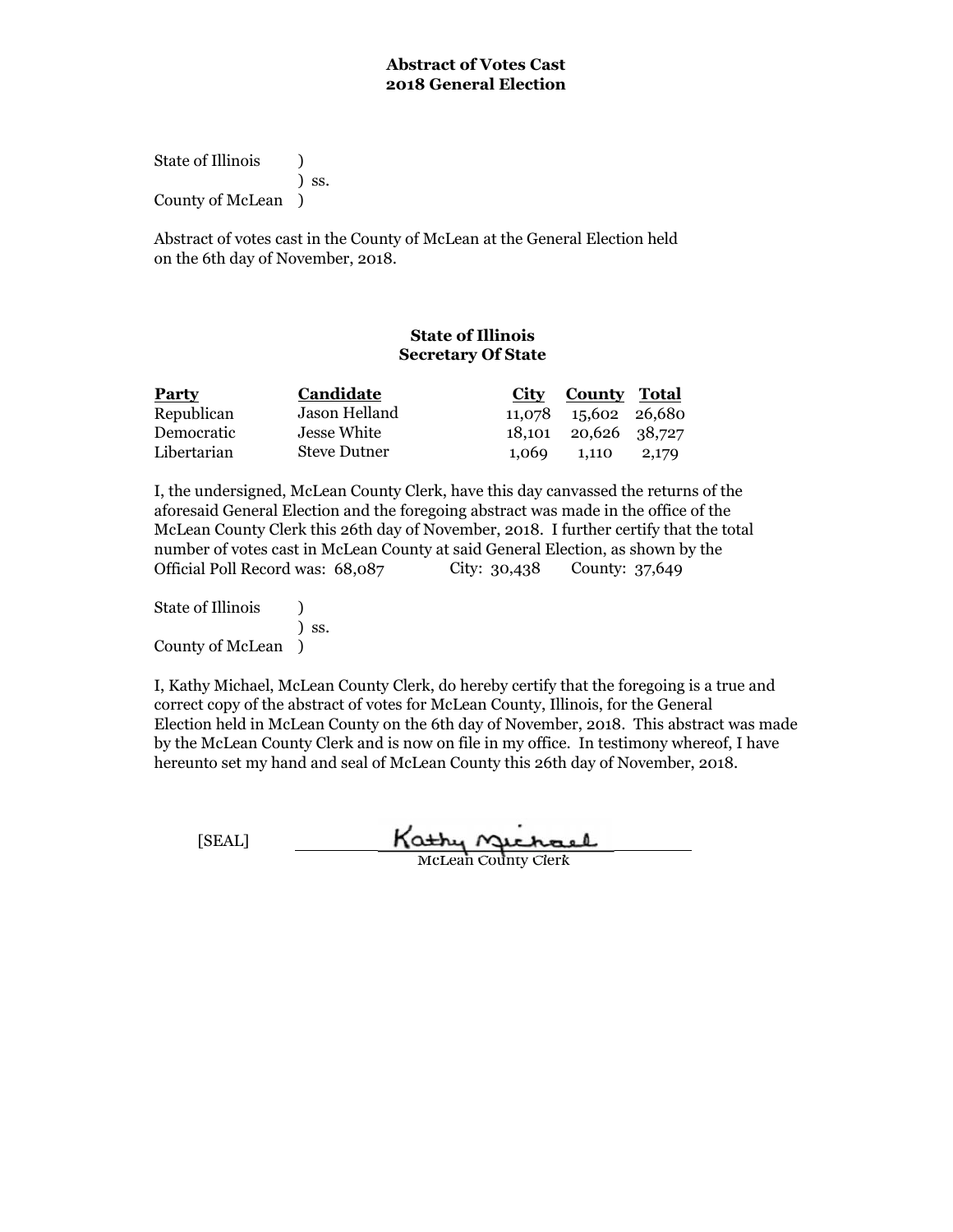State of Illinois (a) ) ss. County of McLean )

Abstract of votes cast in the County of McLean at the General Election held on the 6th day of November, 2018.

# **State of Illinois Comptroller**

| <b>Party</b> | Candidate         | City  | County               | Total  |
|--------------|-------------------|-------|----------------------|--------|
| Republican   | Darlene Senger    |       | 13,404 18,984 32,388 |        |
| Democratic   | Susana A. Mendoza |       | 15,351 16,727        | 32,078 |
| Libertarian  | Claire Ball       | 1.280 | 1,373                | 2,653  |

I, the undersigned, McLean County Clerk, have this day canvassed the returns of the aforesaid General Election and the foregoing abstract was made in the office of the McLean County Clerk this 26th day of November, 2018. I further certify that the total number of votes cast in McLean County at said General Election, as shown by the Official Poll Record was:  $68,087$  City: 30,438 County: 37,649

State of Illinois (a) ) ss. County of McLean )

| [SEAL] | Kathy nuchael              |
|--------|----------------------------|
|        | <b>McLean County Clerk</b> |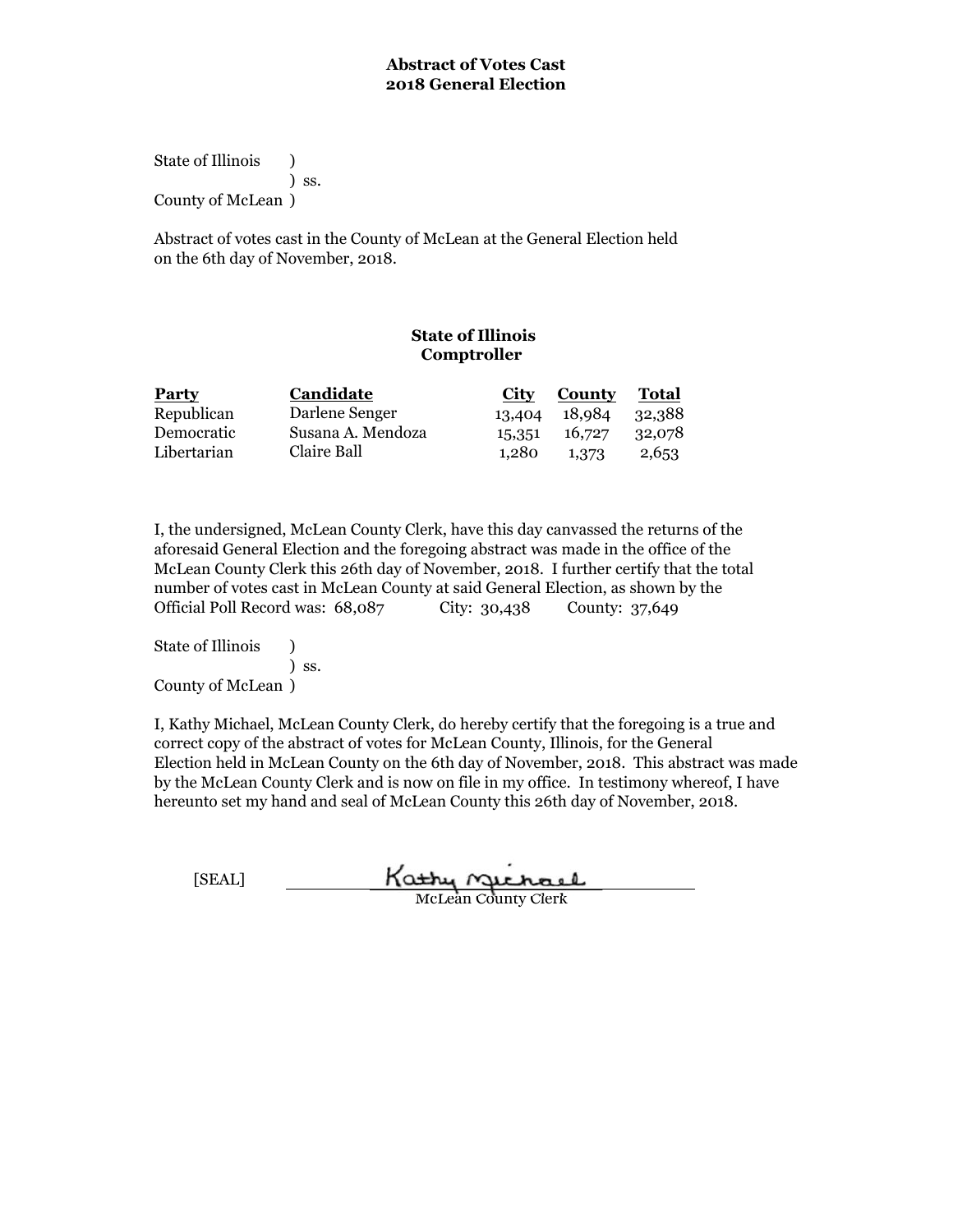State of Illinois (a) ) ss. County of McLean )

Abstract of votes cast in the County of McLean at the General Election held on the 6th day of November, 2018.

# **State of Illinois Treasurer**

| <b>Party</b> | Candidate           | City County Total       |  |
|--------------|---------------------|-------------------------|--|
| Republican   | Jim Dodge           | 13,435 18,906 32,341    |  |
| Democratic   | Michael W. Frerichs | 15,219 16,605 31,824    |  |
| Libertarian  | Michael Leheney     | $1,304$ $1,452$ $2,756$ |  |

I, the undersigned, McLean County Clerk, have this day canvassed the returns of the aforesaid General Election and the foregoing abstract was made in the office of the McLean County Clerk this 26th day of November, 2018. I further certify that the total number of votes cast in McLean County at said General Election, as shown by the Official Poll Record was: 68,087 City: 30,438 County: 37,649

State of Illinois (a) ) ss. County of McLean )

| [SEAL] | Kathy nuchael              |
|--------|----------------------------|
|        | <b>McLean County Clerk</b> |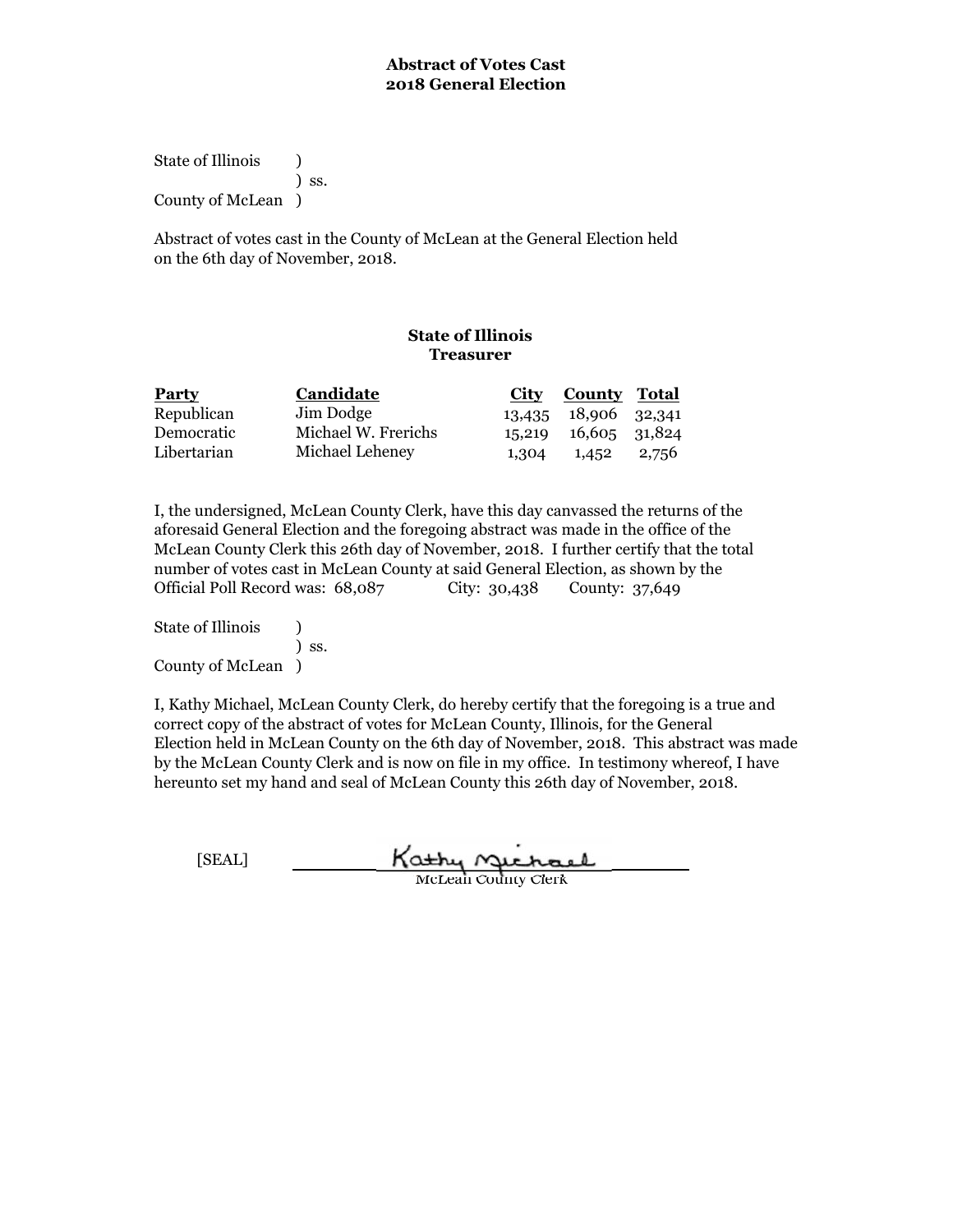State of Illinois (a) ) ss. County of McLean )

Abstract of votes cast in the County of McLean at the General Election held on the 6th day of November, 2018.

### **State of Illinois Representative In Congress Thirteenth Congressional District**

| <b>Party</b> | Candidate               | <b>City County Total</b> |  |
|--------------|-------------------------|--------------------------|--|
| Republican   | Rodney Davis            | 3,867 3,298 7,165        |  |
| Democratic   | Betsy Dirksen Londrigan | $6,237$ $5,675$ $11,912$ |  |

I, the undersigned, McLean County Clerk, have this day canvassed the returns of the aforesaid General Election and the foregoing abstract was made in the office of the McLean County Clerk this 26th day of November, 2018. I further certify that the total number of votes cast in McLean County at said General Election, as shown by the Official Poll Record was: 68,087 City: 30,438 County: 37,649

State of Illinois (a) ) ss. County of McLean )

I, Kathy Michael, McLean County Clerk, do hereby certify that the foregoing is a true and correct copy of the abstract of votes for McLean County, Illinois, for the General Election held in McLean County on the 6th day of November, 2018. This abstract was made by the McLean County Clerk and is now on file in my office. In testimony whereof, I have hereunto set my hand and seal of McLean County this 26th day of November, 2018.

<u>Kathy</u> nucha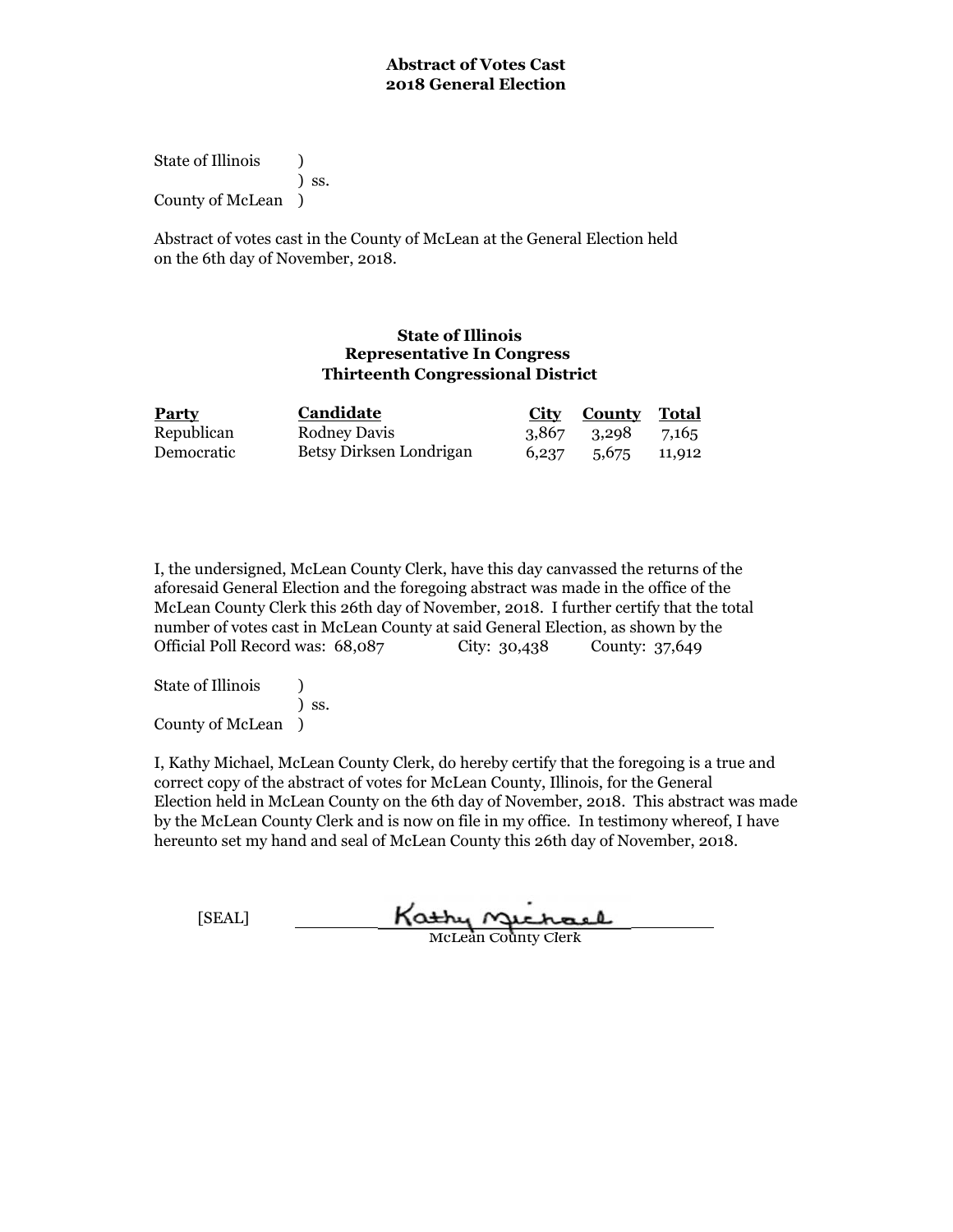State of Illinois (a) ) ss. County of McLean )

Abstract of votes cast in the County of McLean at the General Election held on the 6th day of November, 2018.

### **State of Illinois Representative In Congress Eighteenth Congressional District**

| <b>Party</b> | Candidate        | <b>City County Total</b> |  |
|--------------|------------------|--------------------------|--|
| Republican   | Darin LaHood     | 11,026 17,977 29,003     |  |
| Democratic   | Junius Rodriguez | 9,015 10,305 19,320      |  |

I, the undersigned, McLean County Clerk, have this day canvassed the returns of the aforesaid General Election and the foregoing abstract was made in the office of the McLean County Clerk this 26th day of November, 2018. I further certify that the total number of votes cast in McLean County at said General Election, as shown by the Official Poll Record was: 68,087 City: 30,438 County: 37,649

State of Illinois (a) ) ss. County of McLean )

| [SEAL] | Kathy Michael              |  |
|--------|----------------------------|--|
|        | <b>McLean County Clerk</b> |  |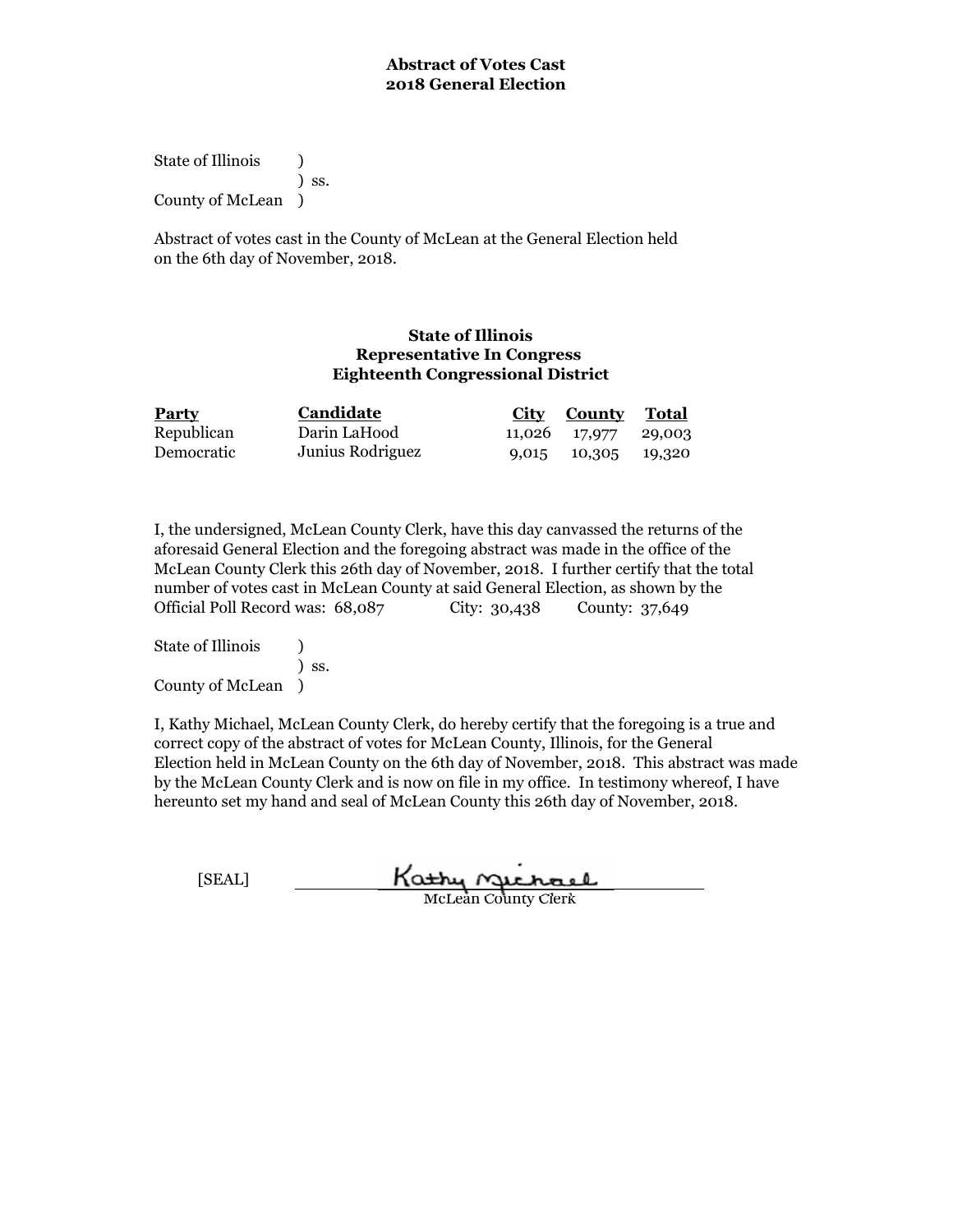State of Illinois (a) ) ss. County of McLean )

Abstract of votes cast in the County of McLean at the General Election held on the 6th day of November, 2018.

### **State of Illinois State Senator Forty-Fourth Legislative District**

| <b>Party</b> | Candidate    |                   | City County Total   |  |
|--------------|--------------|-------------------|---------------------|--|
| Republican   | Bill Brady   |                   | 11,164 4,043 15,207 |  |
| Democratic   | No Candidate | $\mathbf{\Omega}$ | - 0                 |  |

I, the undersigned, McLean County Clerk, have this day canvassed the returns of the aforesaid General Election and the foregoing abstract was made in the office of the McLean County Clerk this 26th day of November, 2018. I further certify that the total number of votes cast in McLean County at said General Election, as shown by the Official Poll Record was: 68,087 City: 30,438 County: 37,649

State of Illinois (a) ) ss. County of McLean )

I, Kathy Michael, McLean County Clerk, do hereby certify that the foregoing is a true and correct copy of the abstract of votes for McLean County, Illinois, for the General Election held in McLean County on the 6th day of November, 2018. This abstract was made by the McLean County Clerk and is now on file in my office. In testimony whereof, I have hereunto set my hand and seal of McLean County this 26th day of November, 2018.

Kathy Michael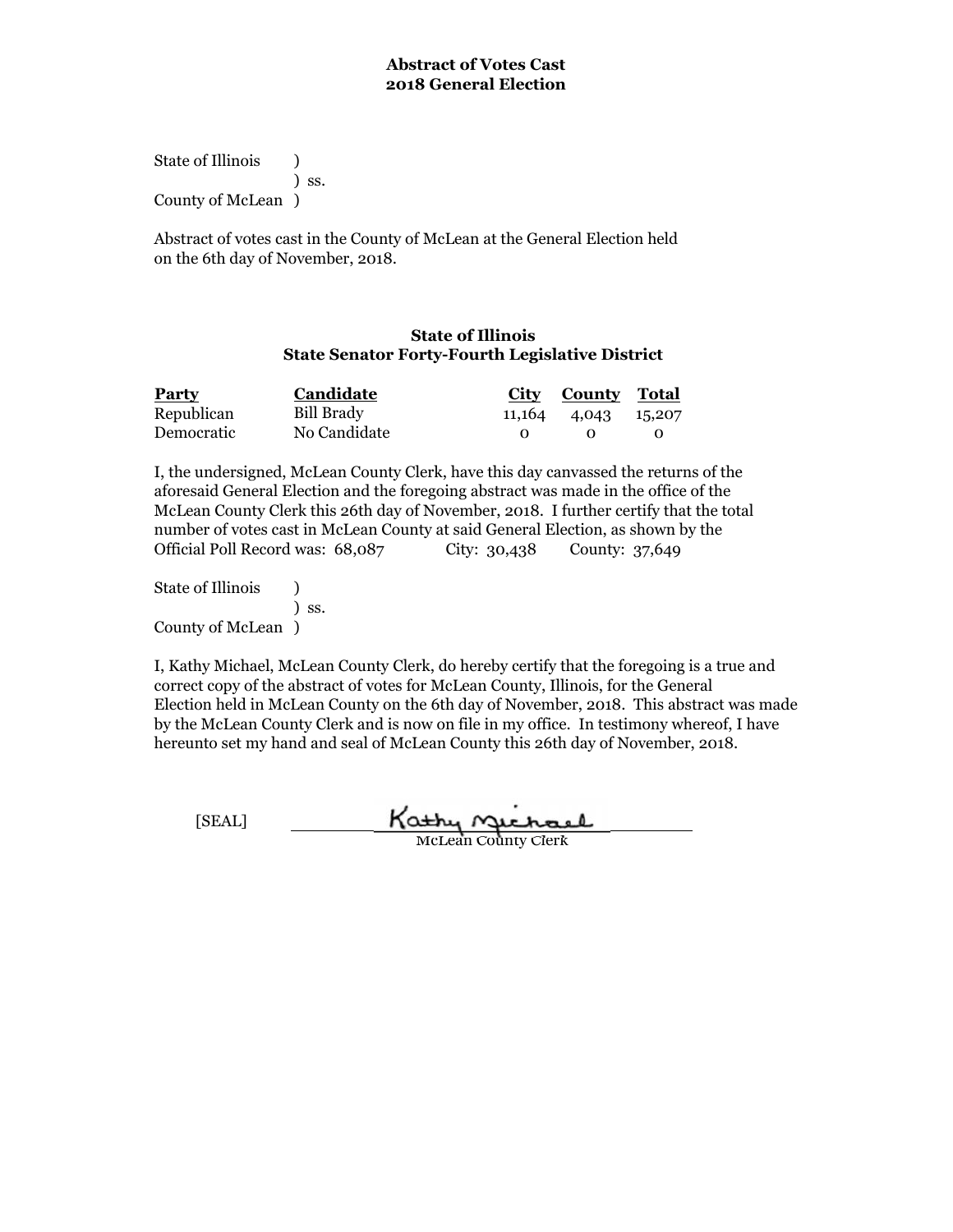State of Illinois (a) ) ss. County of McLean )

Abstract of votes cast in the County of McLean at the General Election held on the 6th day of November, 2018.

### **State of Illinois State Senator Fifty-Third Legislative District**

| <b>Party</b> | Candidate       |              | City County Total    |  |
|--------------|-----------------|--------------|----------------------|--|
| Republican   | Jason Barickman |              | 11,005 20,684 31,689 |  |
| Democratic   | No Candidate    | $\mathbf{O}$ |                      |  |

I, the undersigned, McLean County Clerk, have this day canvassed the returns of the aforesaid General Election and the foregoing abstract was made in the office of the McLean County Clerk this 26th day of November, 2018. I further certify that the total number of votes cast in McLean County at said General Election, as shown by the Official Poll Record was: 68,087 City: 30,438 County: 37,649

State of Illinois (a) ) ss. County of McLean )

I, Kathy Michael, McLean County Clerk, do hereby certify that the foregoing is a true and correct copy of the abstract of votes for McLean County, Illinois, for the General Election held in McLean County on the 6th day of November, 2018. This abstract was made by the McLean County Clerk and is now on file in my office. In testimony whereof, I have hereunto set my hand and seal of McLean County this 26th day of November, 2018.

Kathy Michael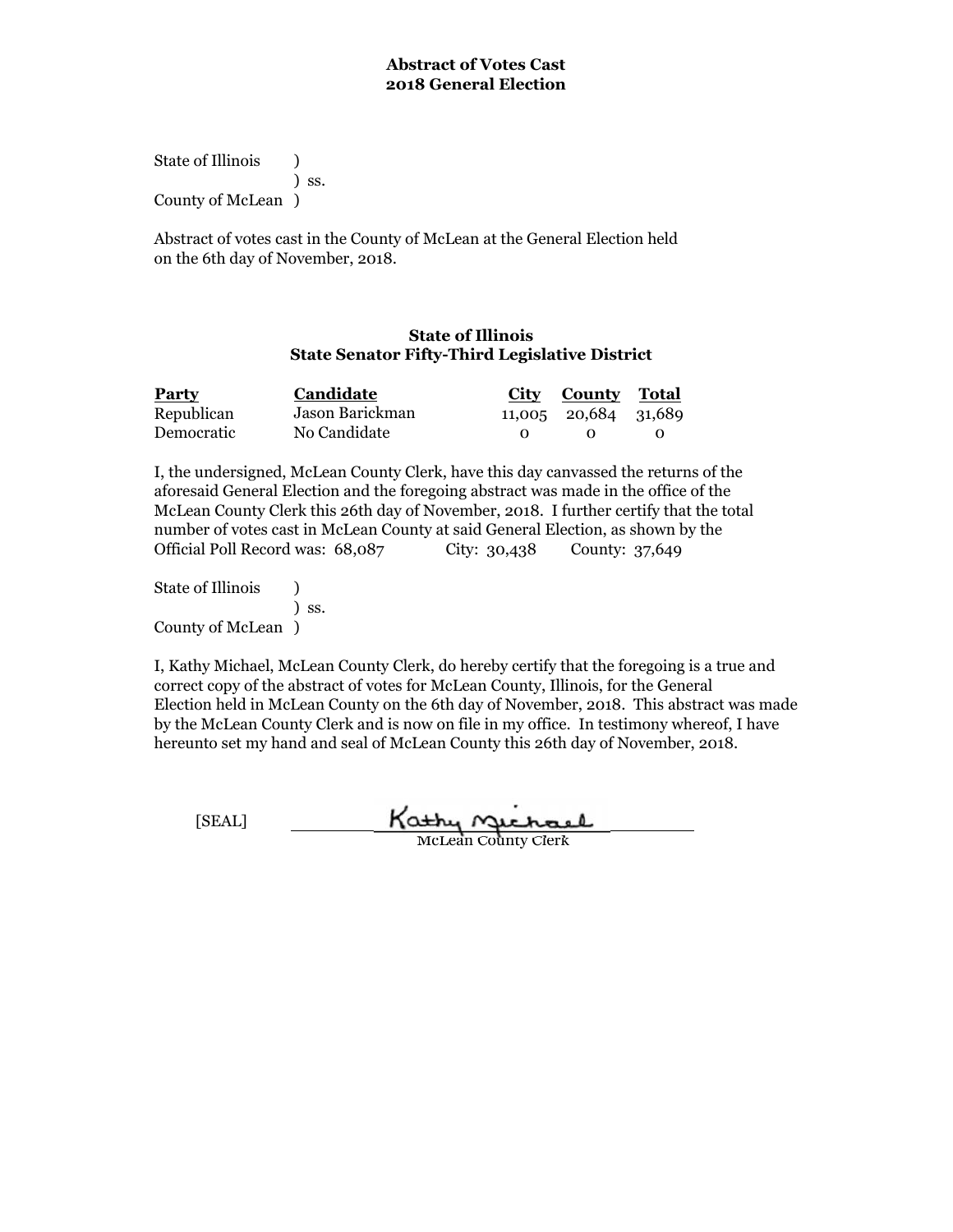State of Illinois (a) ) ss. County of McLean )

Abstract of votes cast in the County of McLean at the General Election held on the 6th day of November, 2018.

### **State of Illinois State Senator Fifty-First Legislative District**

| <b>Party</b> | Candidate    | County Total |  |
|--------------|--------------|--------------|--|
| Republican   | Chapin Rose  | 4,202 4,202  |  |
| Democratic   | No Candidate |              |  |

I, the undersigned, McLean County Clerk, have this day canvassed the returns of the aforesaid General Election and the foregoing abstract was made in the office of the McLean County Clerk this 26th day of November, 2018. I further certify that the total number of votes cast in McLean County at said General Election, as shown by the Official Poll Record was: 68,087 City: 30,438 County: 37,649

State of Illinois (a) ) ss. County of McLean )

I, Kathy Michael, McLean County Clerk, do hereby certify that the foregoing is a true and correct copy of the abstract of votes for McLean County, Illinois, for the General Election held in McLean County on the 6th day of November, 2018. This abstract was made by the McLean County Clerk and is now on file in my office. In testimony whereof, I have hereunto set my hand and seal of McLean County this 26th day of November, 2018.

Kathy **Michael**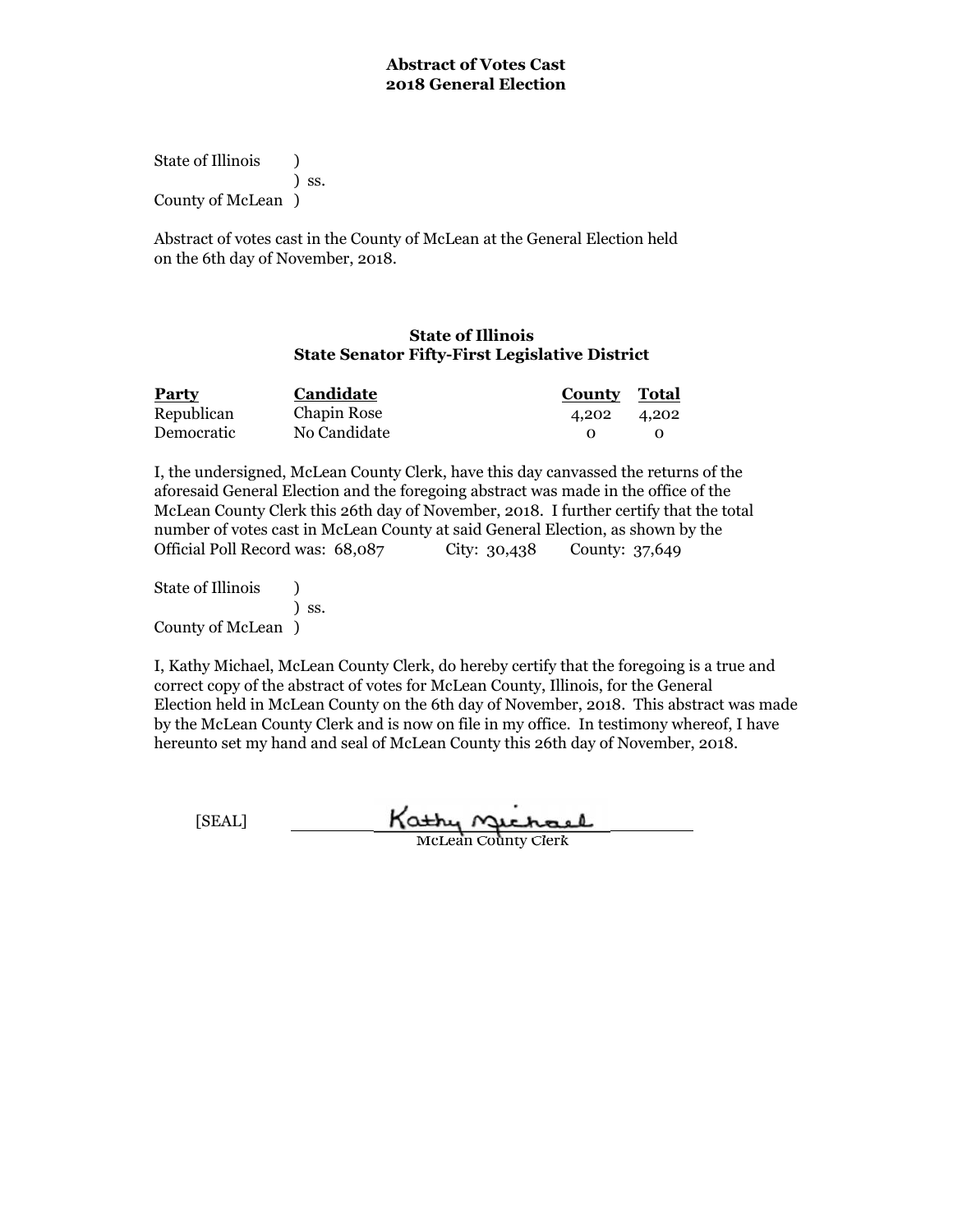State of Illinois (a) ) ss. County of McLean )

Abstract of votes cast in the County of McLean at the General Election held on the 6th day of November, 2018.

## **State of Illinois Representative In The General Assembly Eighty-Eighth Representative District**

| <b>Party</b> | Candidate       |       | <b>City County Total</b> |  |
|--------------|-----------------|-------|--------------------------|--|
| Republican   | Keith P. Sommer |       | $6,622$ $3,257$ $9,879$  |  |
| Democratic   | Jill Blair      | 9.110 | 1,561 10,671             |  |

I, the undersigned, McLean County Clerk, have this day canvassed the returns of the aforesaid General Election and the foregoing abstract was made in the office of the McLean County Clerk this 26th day of November, 2018. I further certify that the total number of votes cast in McLean County at said General Election, as shown by the Official Poll Record was: 68,087 City: 30,438 County: 37,649

State of Illinois (a) ) ss. County of McLean )

I, Kathy Michael, McLean County Clerk, do hereby certify that the foregoing is a true and correct copy of the abstract of votes for McLean County, Illinois, for the General Election held in McLean County on the 6th day of November, 2018. This abstract was made by the McLean County Clerk and is now on file in my office. In testimony whereof, I have hereunto set my hand and seal of McLean County this 26th day of November, 2018.

| [SEAL] | Kathy Gichael       |  |
|--------|---------------------|--|
|        | McLean County Clerk |  |

McLean County Clerk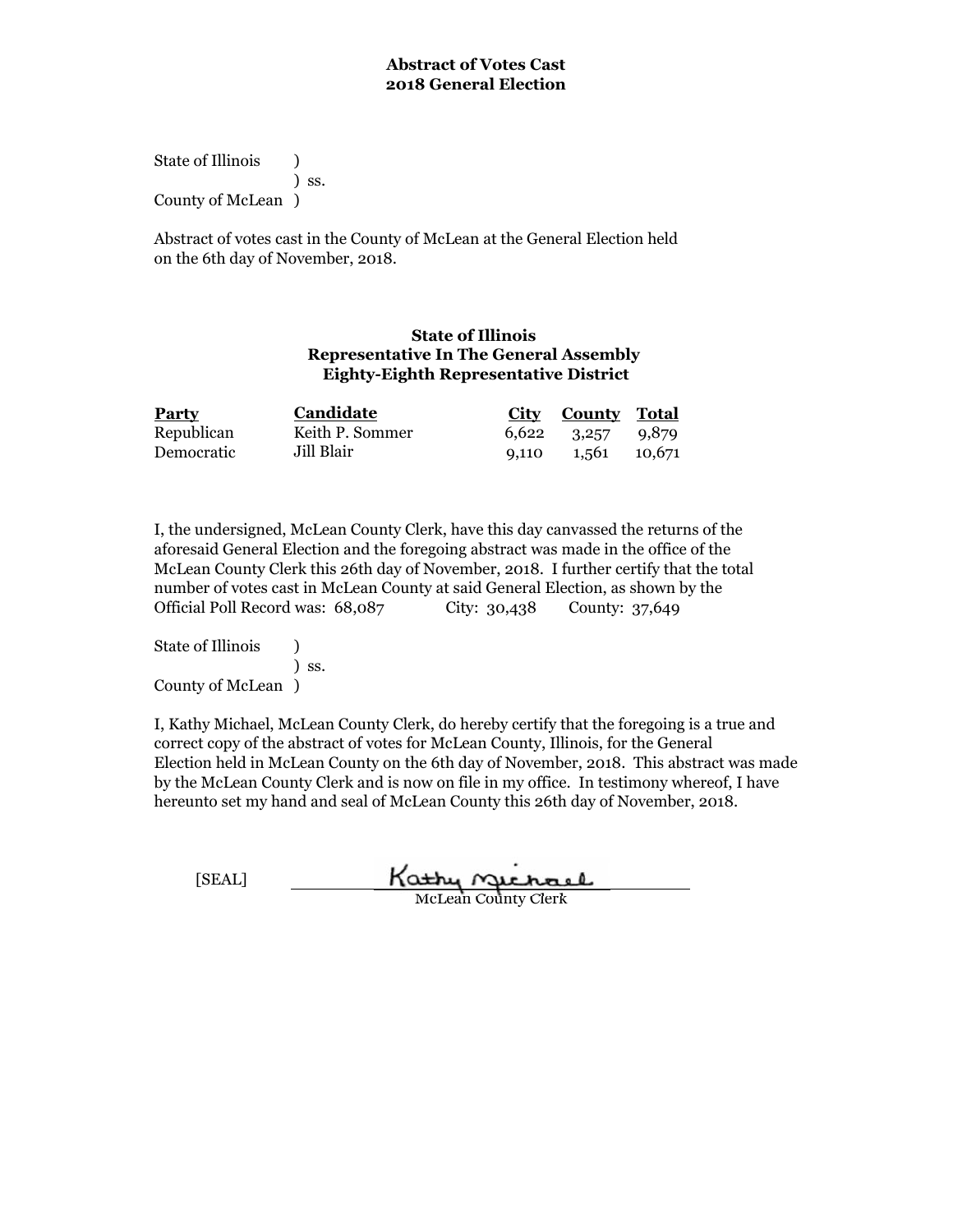State of Illinois (a) ) ss. County of McLean )

Abstract of votes cast in the County of McLean at the General Election held on the 6th day of November, 2018.

### **State of Illinois Representative In The General Assembly One Hundred And First Representative District**

| <b>Party</b> | <b>Candidate</b>  | <b>County Total</b> |       |
|--------------|-------------------|---------------------|-------|
| Republican   | Dan Caulkins      | 3,335 3,335         |       |
| Democratic   | Jennifer McMillin | 1,443               | 1,443 |

I, the undersigned, McLean County Clerk, have this day canvassed the returns of the aforesaid General Election and the foregoing abstract was made in the office of the McLean County Clerk this 26th day of November, 2018. I further certify that the total number of votes cast in McLean County at said General Election, as shown by the Official Poll Record was: 68,087 City: 30,438 County: 37,649

State of Illinois (a) ) ss. County of McLean )

| [SEAL] | Kathy nuchael              |
|--------|----------------------------|
|        | <b>McLean County Clerk</b> |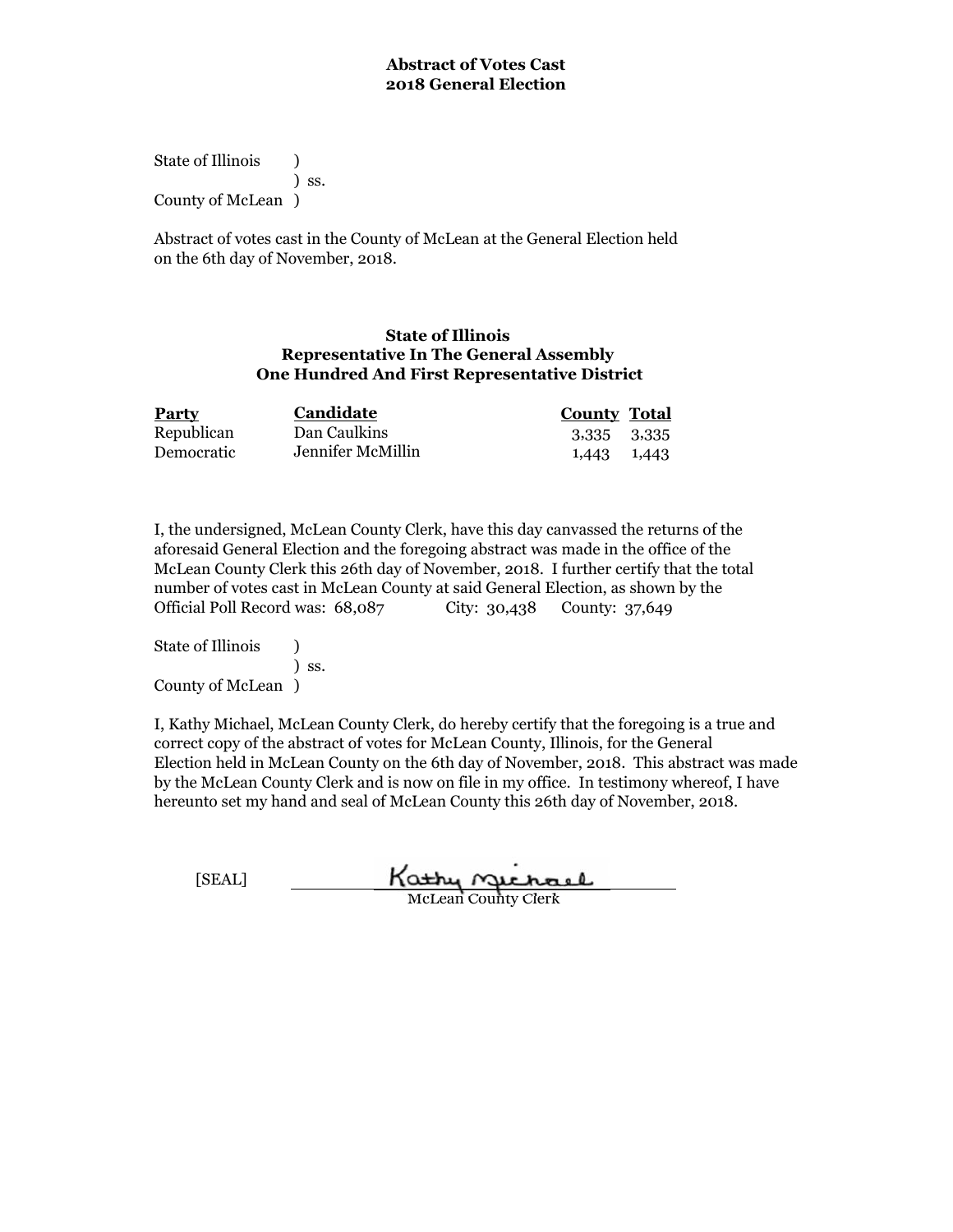State of Illinois (a) ) ss. County of McLean )

Abstract of votes cast in the County of McLean at the General Election held on the 6th day of November, 2018.

### **State of Illinois Representative In The General Assembly One Hundred And Fifth Representative District**

| <b>Party</b> | Candidate     | <b>City County Total</b> |  |
|--------------|---------------|--------------------------|--|
| Republican   | Dan Brady     | 8,993 15,798 24,791      |  |
| Democratic   | Benjamin Webb | 5,305 11,680 16,985      |  |

I, the undersigned, McLean County Clerk, have this day canvassed the returns of the aforesaid General Election and the foregoing abstract was made in the office of the McLean County Clerk this 26th day of November, 2018. I further certify that the total number of votes cast in McLean Count City: 30,438 Official Poll Record was: 68,087 County: 37,649

) State of Illinois (b) ss.

)

County of McLean

|        | Kathy nuchael              |
|--------|----------------------------|
| [SEAL] | <b>McLean County Clerk</b> |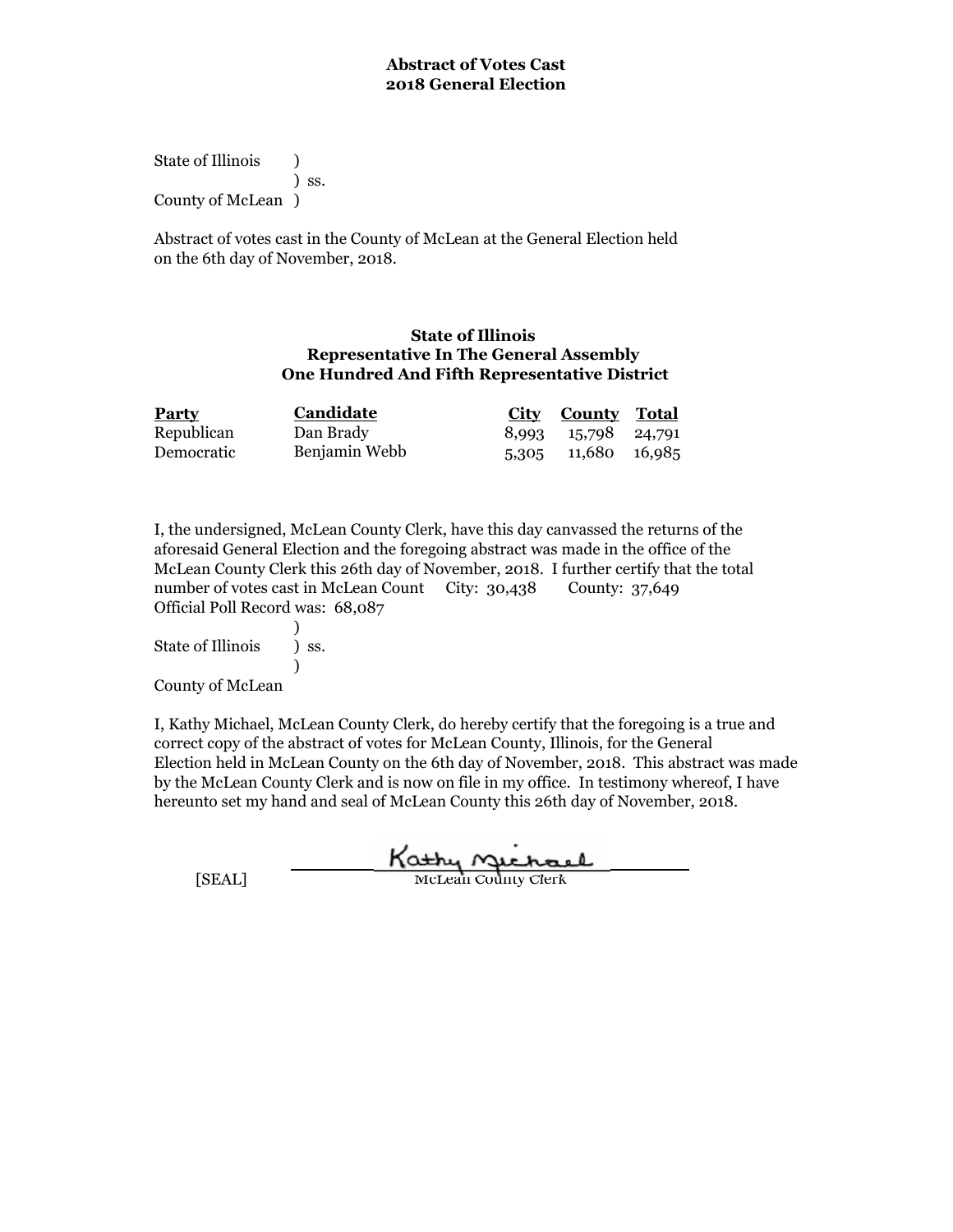State of Illinois (b) ) ss. County of McLean )

Abstract of votes cast in the County of McLean at the General Election held on the 6th day of November, 2018.

# **McLean County Clerk**

| <b>Party</b> | <b>Candidate</b> | City County Total    |                        |  |
|--------------|------------------|----------------------|------------------------|--|
| Republican   | Kathy Michael    |                      | 15,404 22,089 37,493 * |  |
| Democratic   | Nikita Richards  | 14,587 14,936 29,523 |                        |  |
| Libertarian  | No Candidate     |                      |                        |  |

\* Indicates winning candidate

I, the undersigned, McLean County Clerk, have this day canvassed the returns of the aforesaid General Election and the foregoing abstract was made in the office of the McLean County Clerk this 26th day of November, 2018. I further certify that the total number of votes cast in McLean County at said General Election, as shown by the Official Poll Record was: 68,087 City: 30,438 County: 37,649

State of Illinois (b) ) ss. County of McLean )

| [SEAL] | Kathy nuchael              |
|--------|----------------------------|
|        | <b>McLean County Clerk</b> |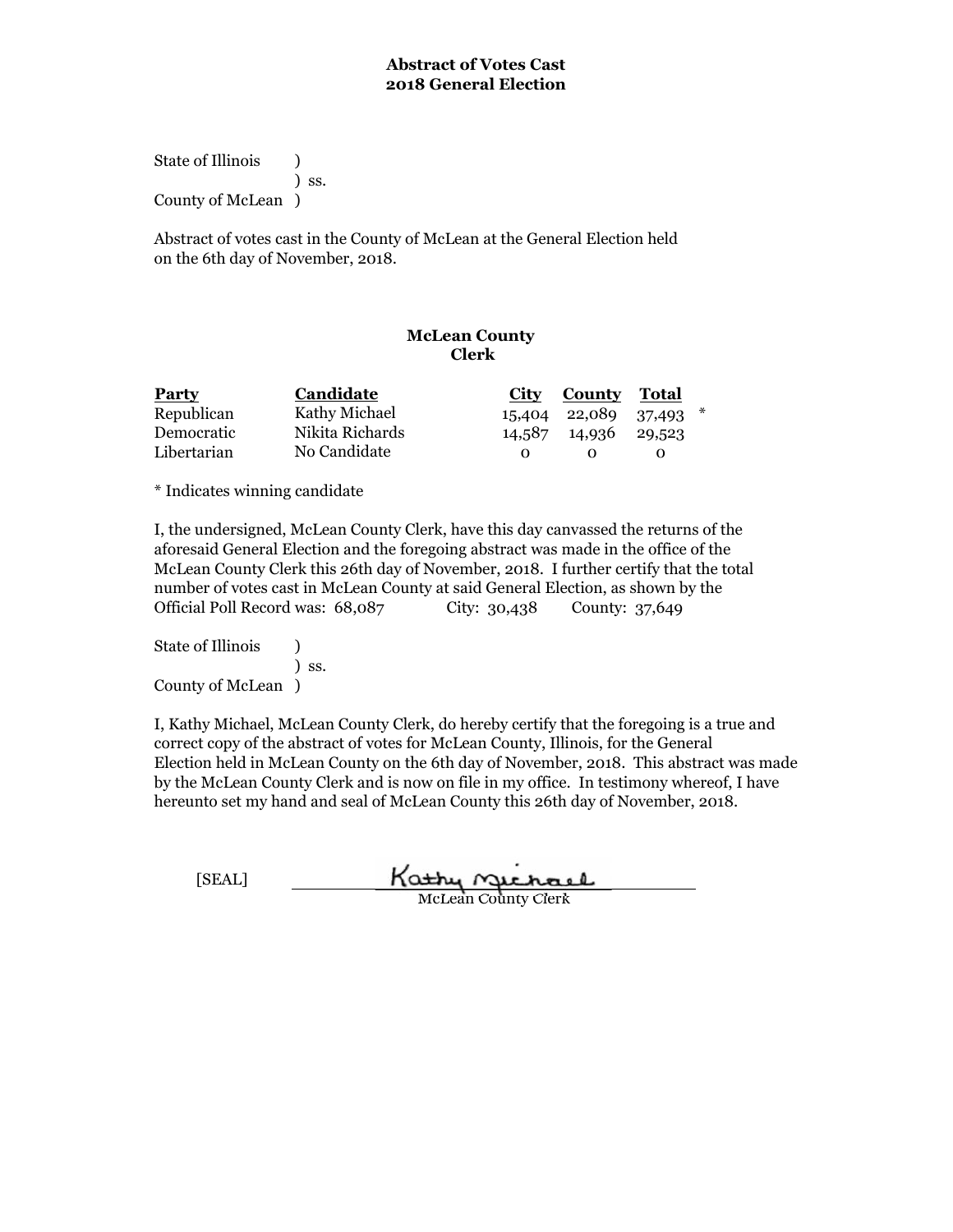State of Illinois (b) ) ss. County of McLean )

Abstract of votes cast in the County of McLean at the General Election held on the 6th day of November, 2018.

# **McLean County Treasurer**

| <b>Party</b> | Candidate         |       | City County Total            |        |  |
|--------------|-------------------|-------|------------------------------|--------|--|
| Republican   | Rebecca C. McNeil |       | $18,722$ $25,002$ $43,724$ * |        |  |
| Democratic   | No Candidate      |       |                              |        |  |
| Libertarian  | Lex Green         | 7.489 | 7.982                        | 15,471 |  |

\* Indicates winning candidate

I, the undersigned, McLean County Clerk, have this day canvassed the returns of the aforesaid General Election and the foregoing abstract was made in the office of the McLean County Clerk this 26th day of November, 2018. I further certify that the total number of votes cast in McLean County at said General Election, as shown by the Official Poll Record was: 68,087 City: 30,438 County: 37,649

State of Illinois (b) ) ss. County of McLean )

| [SEAL] | Kathy nuchael              |
|--------|----------------------------|
|        | <b>McLean County Clerk</b> |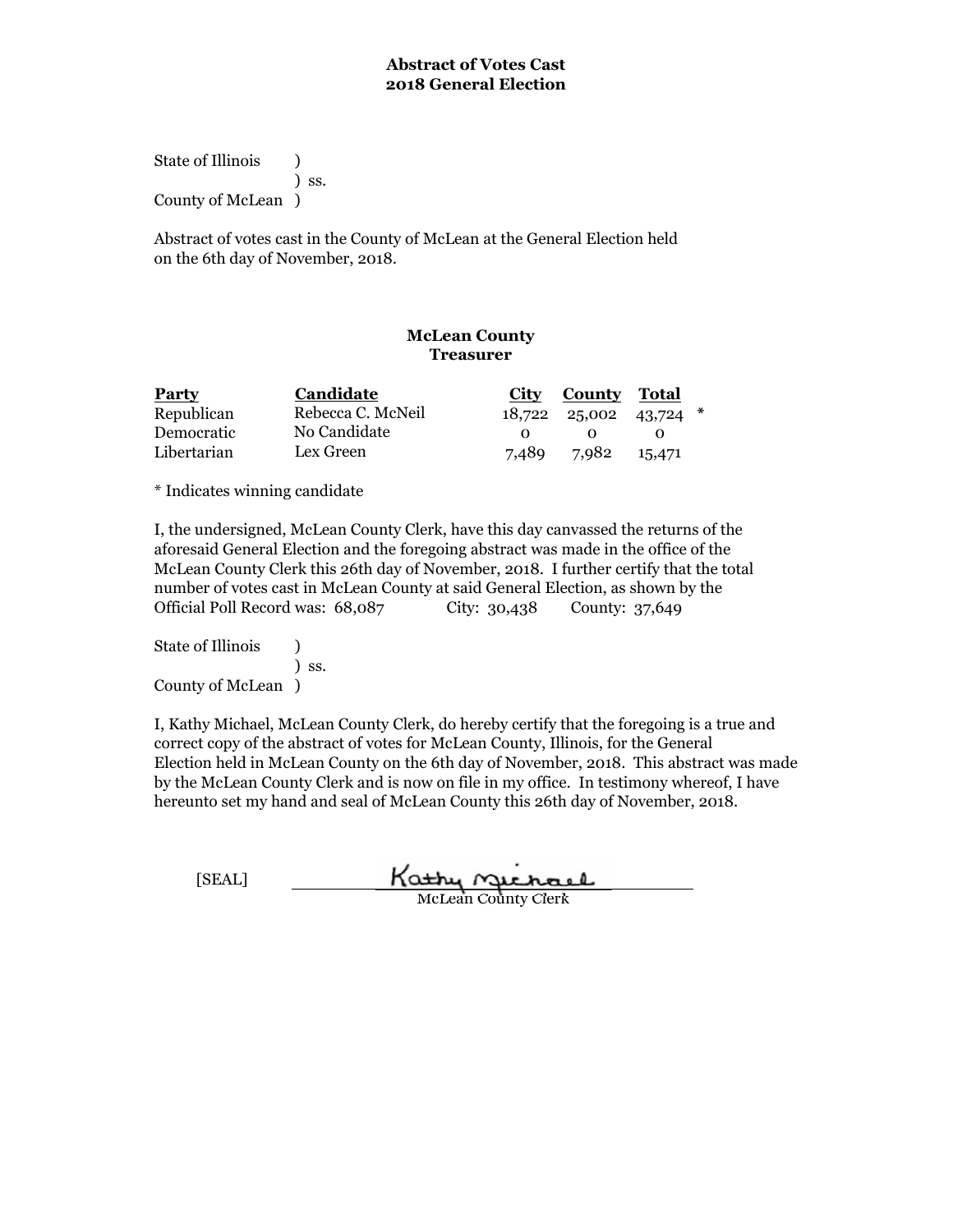State of Illinois (b) ) ss. County of McLean )

Abstract of votes cast in the County of McLean at the General Election held on the 6th day of November, 2018.

# **McLean County Sheriff**

| <b>Party</b> | Candidate    | City   | County | Total  |        |
|--------------|--------------|--------|--------|--------|--------|
| Republican   | Jon Sandage  | 22,954 | 29,841 | 52,795 | $\ast$ |
| Democratic   | No Candidate |        |        |        |        |
| Libertarian  | No Candidate |        |        |        |        |

\* Indicates winning candidate

I, the undersigned, McLean County Clerk, have this day canvassed the returns of the aforesaid General Election and the foregoing abstract was made in the office of the McLean County Clerk this 26th day of November, 2018. I further certify that the total number of votes cast in McLean County at said General Election, as shown by the Official Poll Record was: 68,087 City: 30,438 County: 37,649

State of Illinois (1) ) ss. County of McLean )

| [SEAL] | Kathy nuchael              |  |
|--------|----------------------------|--|
|        | <b>McLean County Clerk</b> |  |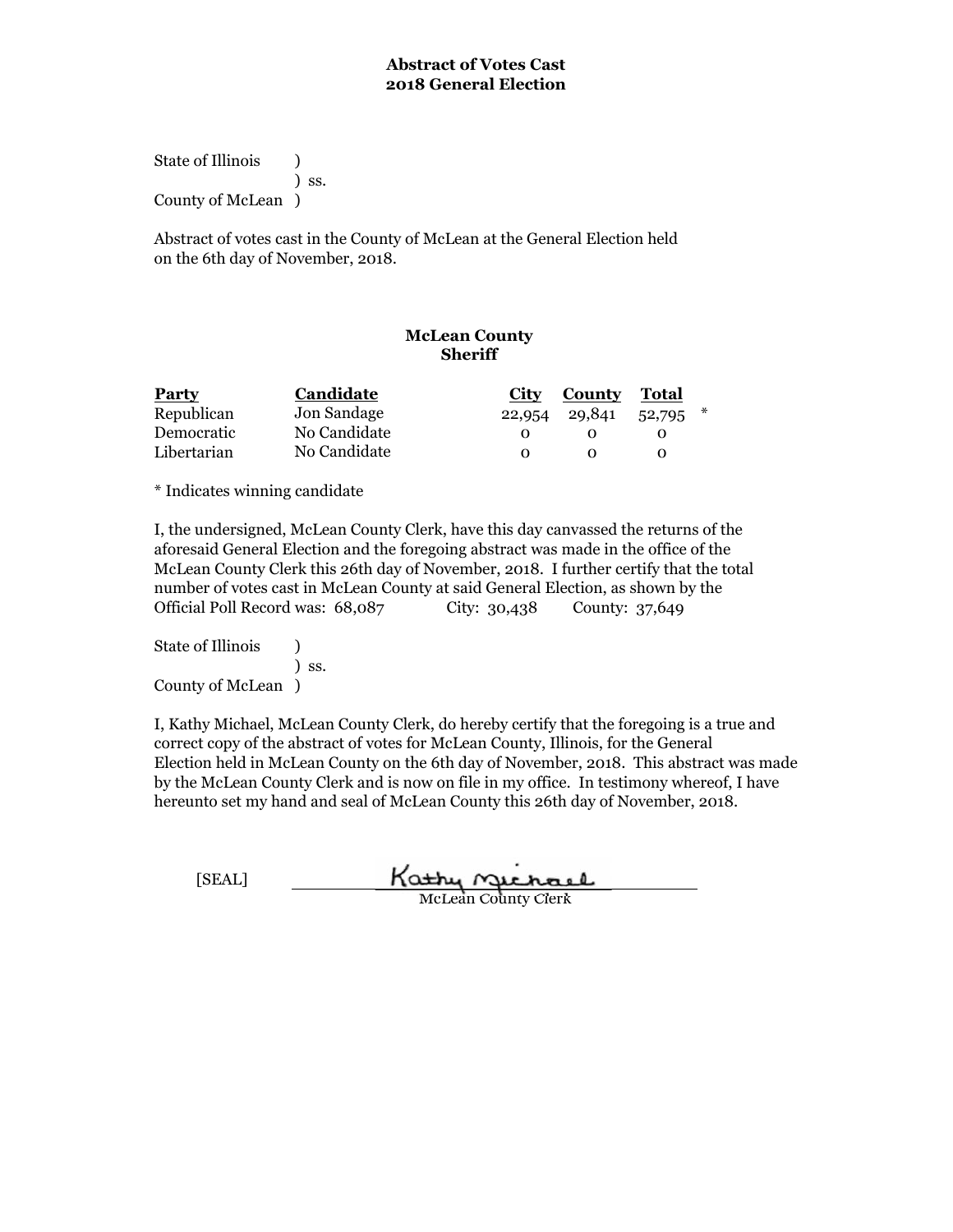State of Illinois (a) ) ss. County of McLean )

Abstract of votes cast in the County of McLean at the General Election held on the 6th day of November, 2018.

### **State of Illinois Regional Superintendent of Schools (Mason, Tazewell and Woodford Counties)**

| <b>Party</b> | Candidate             | <b>County Total</b> |     |
|--------------|-----------------------|---------------------|-----|
| Republican   | <b>Patrick Durley</b> | 660                 | 660 |
| Democratic   | No Candidate          |                     |     |
| Libertarian  | No Candidate          |                     |     |

I, the undersigned, McLean County Clerk, have this day canvassed the returns of the aforesaid General Election and the foregoing abstract was made in the office of the McLean County Clerk this 26th day of November, 2018. I further certify that the total number of votes cast in McLean County at said General Election, as shown by the Official Poll Record was: 68,087 City: 30,438 County: 37,649

State of Illinois (a) ) ss. County of McLean )

| [SEAL] | Kathy nichael              |
|--------|----------------------------|
|        | <b>McLean County Clerk</b> |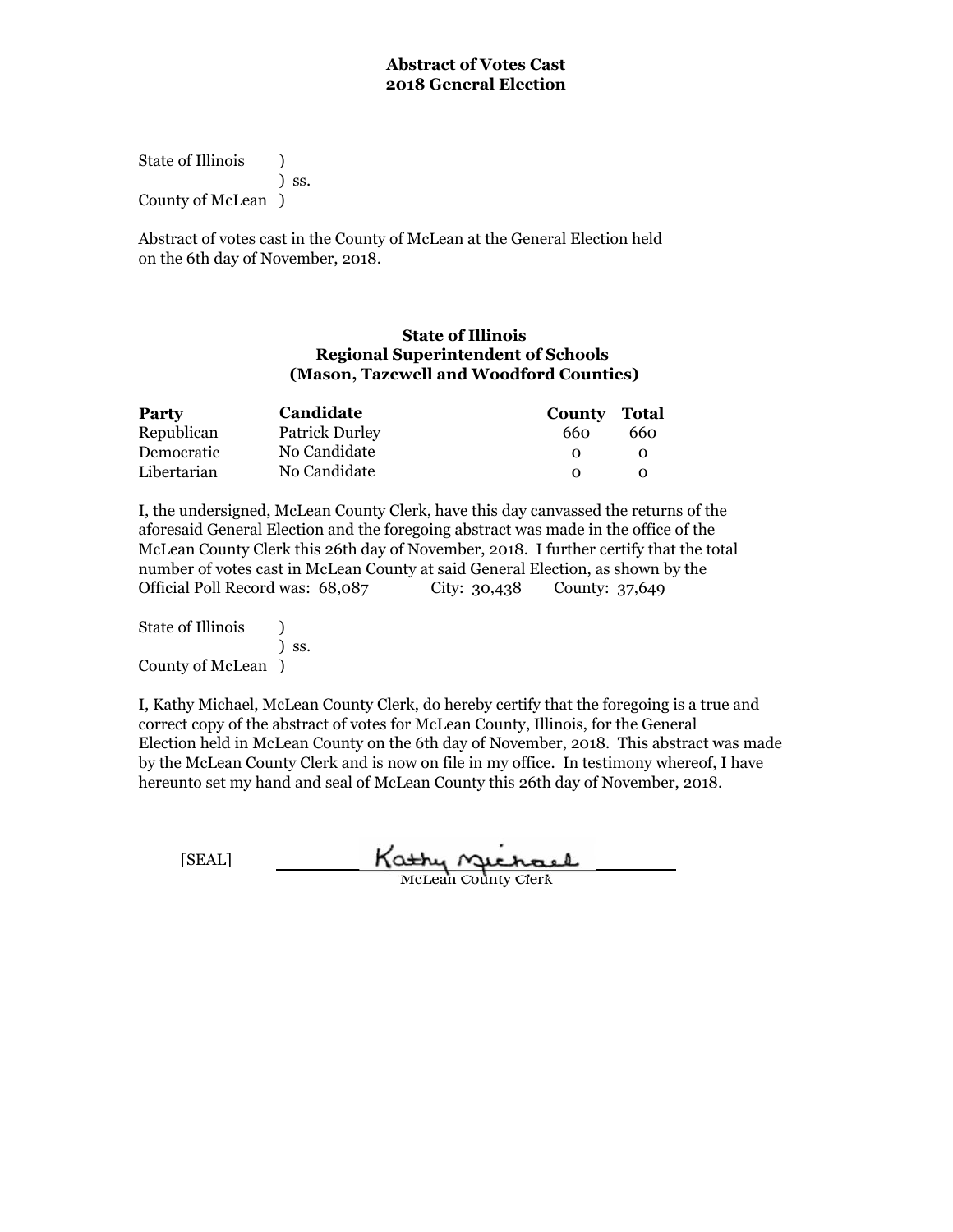State of Illinois (a) ) ss. County of McLean )

Abstract of votes cast in the County of McLean at the General Election held on the 6th day of November, 2018.

## **State of Illinois Regional Superintendent of Schools (Champaign and Ford Counties)**

| <b>Party</b> | Candidate    | County Total      |     |
|--------------|--------------|-------------------|-----|
| Republican   | Gary Lewis   | -32               | -32 |
| Democratic   | No Candidate | $\mathbf{\Omega}$ |     |
| Libertarian  | No Candidate |                   |     |

I, the undersigned, McLean County Clerk, have this day canvassed the returns of the aforesaid General Election and the foregoing abstract was made in the office of the McLean County Clerk this 26th day of November, 2018. I further certify that the total number of votes cast in McLean County at said General Election, as shown by the Official Poll Record was: 68,087 City: 30,438 County: 37,649

State of Illinois (a) ) ss. County of McLean )

| [SEAL] | Kathy Sichael              |
|--------|----------------------------|
|        | <b>McLean County Clerk</b> |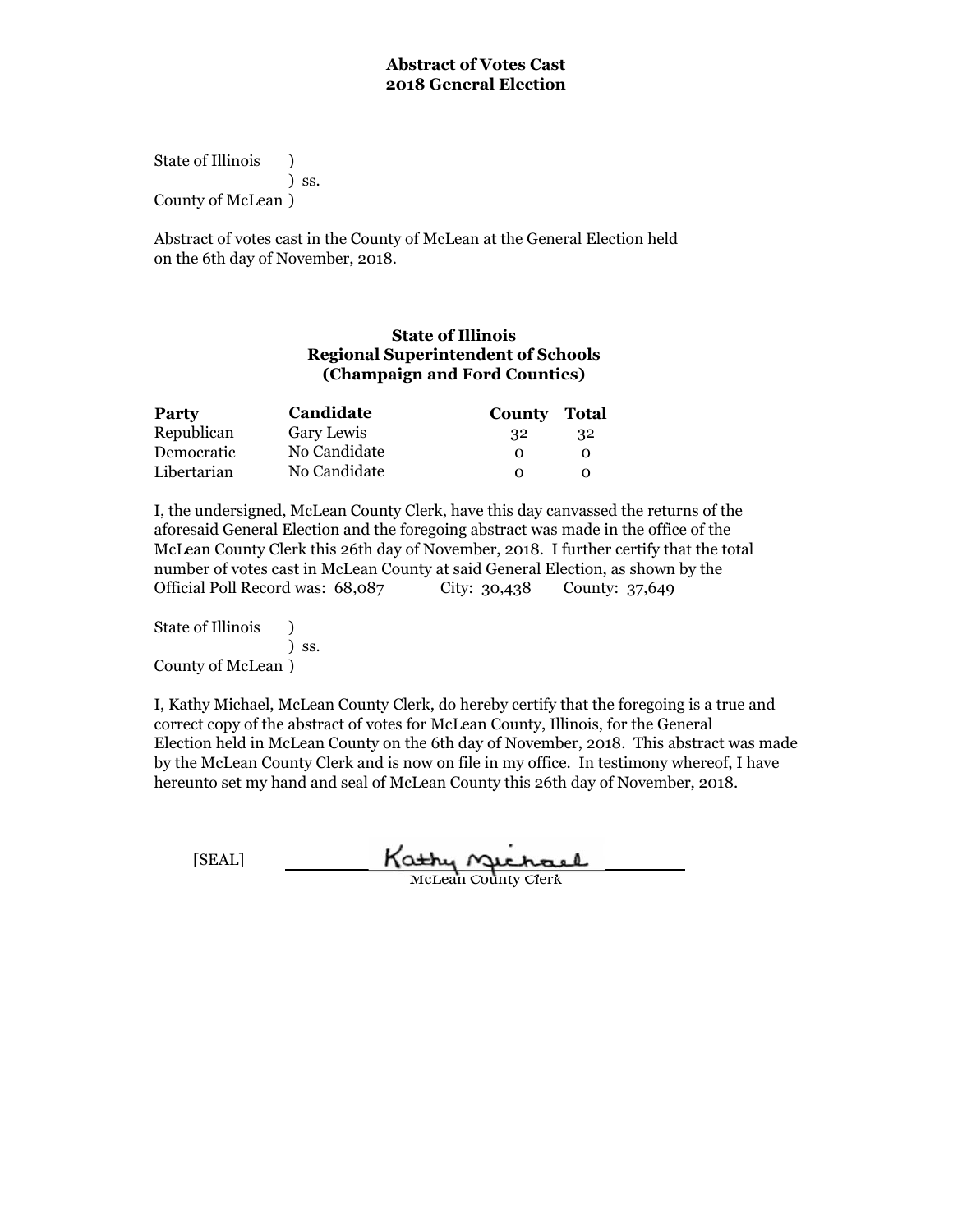State of Illinois (a) ) ss. County of McLean )

Abstract of votes cast in the County of McLean at the General Election held on the 6th day of November, 2018.

### **State of Illinois (DeWitt, Livingston, Logan and McLean Counties) Regional Superintendent of Schools**

| <b>Party</b> | Candidate          | City | <b>County Total</b>  |  |
|--------------|--------------------|------|----------------------|--|
| Republican   | Mark Eugene Jontry |      | 22,523 28,509 51,032 |  |
| Democratic   | No Candidate       |      |                      |  |
| Libertarian  | No Candidate       |      |                      |  |

I, the undersigned, McLean County Clerk, have this day canvassed the returns of the aforesaid General Election and the foregoing abstract was made in the office of the McLean County Clerk this 26th day of November, 2018. I further certify that the total number of votes cast in McLean County at said General Election, as shown by the Official Poll Record was: 68,087 City: 30,438 County: 37,649

State of Illinois (a) ) ss. County of McLean )

| [SEAL] | Kathy nuchael              |
|--------|----------------------------|
|        | <b>McLean County Clerk</b> |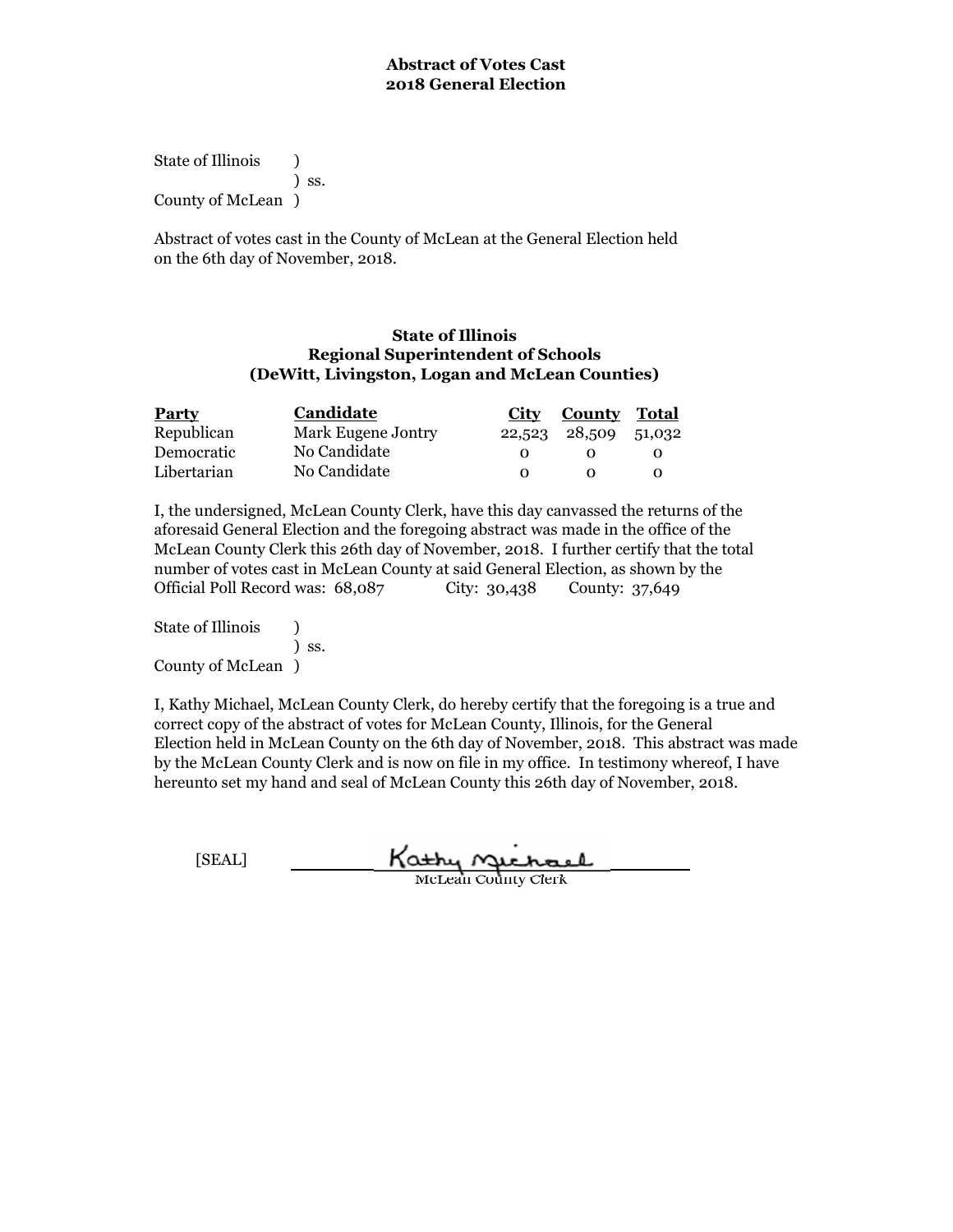State of Illinois (1) ) ss. County of McLean )

Abstract of votes cast in the County of McLean at the General Election held on the 6th day of November, 2018.

# **McLean County Board District 1 Member of the County Board**

| <b>Party</b> | Candidate              | <b>County Total</b> |
|--------------|------------------------|---------------------|
| Republican   | <b>Gerald Thompson</b> | $5,104$ $5,104$ $*$ |
| Democratic   | No Candidate           |                     |
| Libertarian  | Michael Suess          | 1,236 1,236         |

\* Indicates Winning Candidate

I, the undersigned, McLean County Clerk, have this day canvassed the returns of the aforesaid General Election and the foregoing abstract was made in the office of the McLean County Clerk this 26th day of November, 2018. I further certify that the total number of votes cast in McLean County at said General Election, as shown by the Official Poll Record was:  $68,087$  City: 30,438 County: 37,649

State of Illinois (a) ) ss. County of McLean )

| [SEAL] | Kathy nuchael              |
|--------|----------------------------|
|        | <b>McLean County Clerk</b> |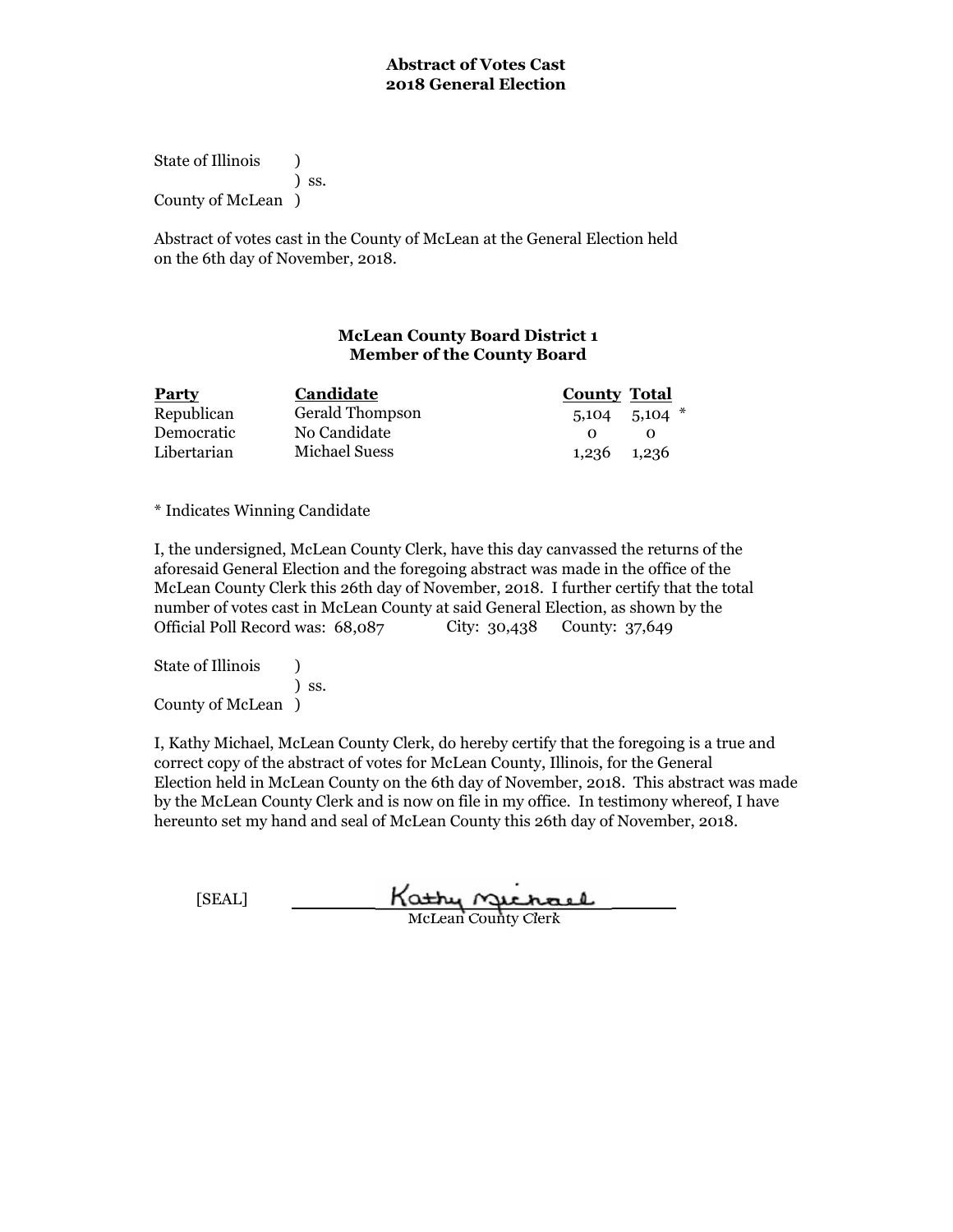State of Illinois (1) ) ss. County of McLean )

Abstract of votes cast in the County of McLean at the General Election held on the 6th day of November, 2018.

## **McLean County Board District 2 Member of the County Board**

| Party       | Candidate            | <b>County Total</b> |
|-------------|----------------------|---------------------|
| Republican  | James Soeldner       | $4,869$ $4,869$ $*$ |
| Democratic  | David Siebert        | 2.280 2.280         |
| Libertarian | Paul Michael Enerson | 358<br>-358         |

\* Indicates Winning Candidate

I, the undersigned, McLean County Clerk, have this day canvassed the returns of the aforesaid General Election and the foregoing abstract was made in the office of the McLean County Clerk this 26th day of November, 2018. I further certify that the total number of votes cast in McLean County at said General Election, as shown by the Official Poll Record was: 68,087 City: 30,438 County: 37,649

State of Illinois (a) ) ss. County of McLean )

| [SEAL] | Kathy nuchael              |
|--------|----------------------------|
|        | <b>McLean County Clerk</b> |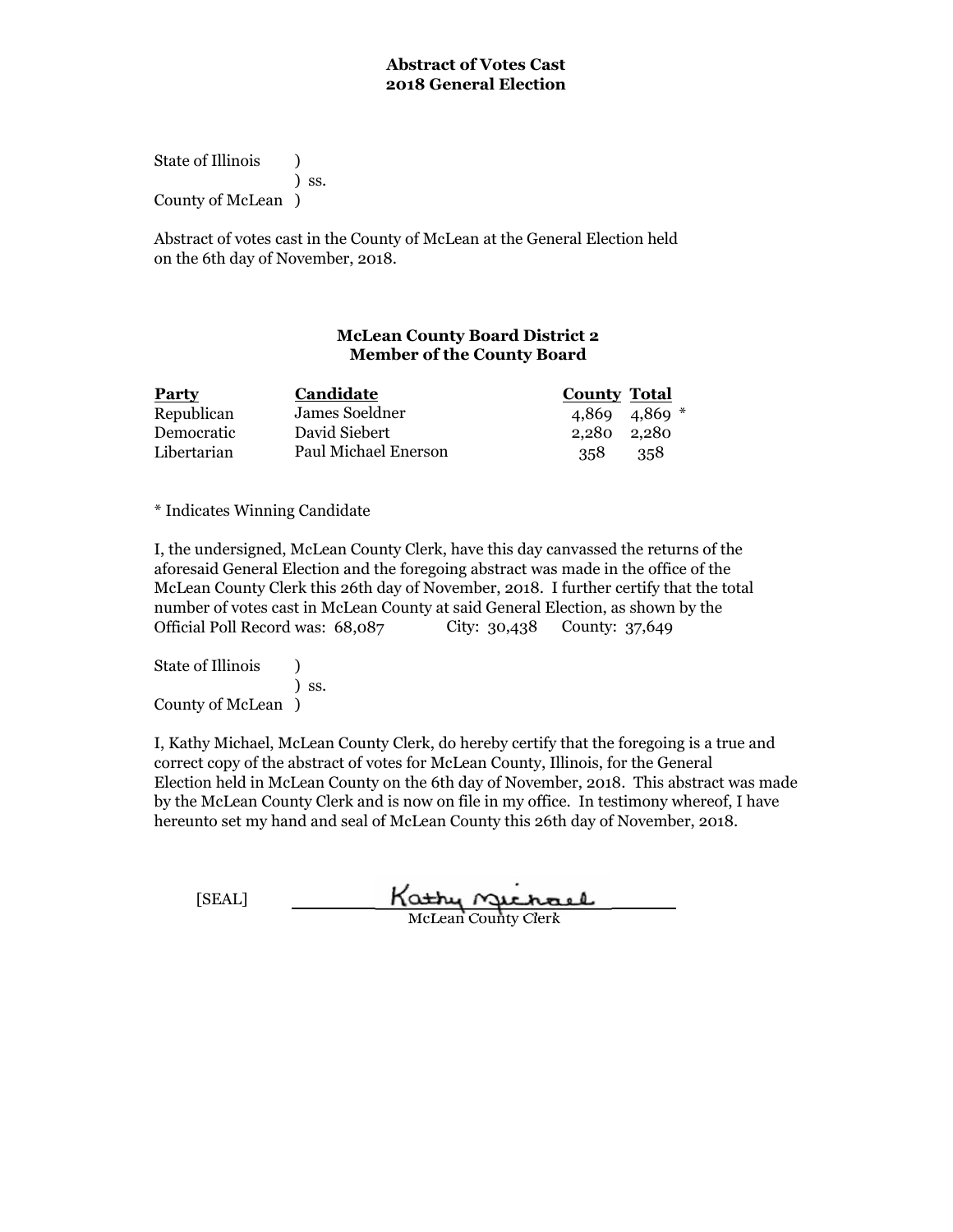State of Illinois (1) ) ss. County of McLean )

Abstract of votes cast in the County of McLean at the General Election held on the 6th day of November, 2018.

# **McLean County Board District 3 Member of the County Board**

| <b>Party</b> | Candidate                 | City         | <b>County Total</b> |                   |
|--------------|---------------------------|--------------|---------------------|-------------------|
| Republican   | Randy Martin              | 917          |                     | $3,304$ 4,221 $*$ |
| Democratic   | No Candidate              | <sup>o</sup> |                     |                   |
| Libertarian  | <b>Christopher Howick</b> | 586          | 782                 | 1,368             |

\* Indicates Winning Candidate

I, the undersigned, McLean County Clerk, have this day canvassed the returns of the aforesaid General Election and the foregoing abstract was made in the office of the McLean County Clerk this 26th day of November, 2018. I further certify that the total number of votes cast in McLean County at said General Election, as shown by the Official Poll Record was:  $68,087$  City: 30,438 County: 37,649

State of Illinois (a) ) ss. County of McLean )

| [SEAL] | Kathy nuchael              |
|--------|----------------------------|
|        | <b>McLean County Clerk</b> |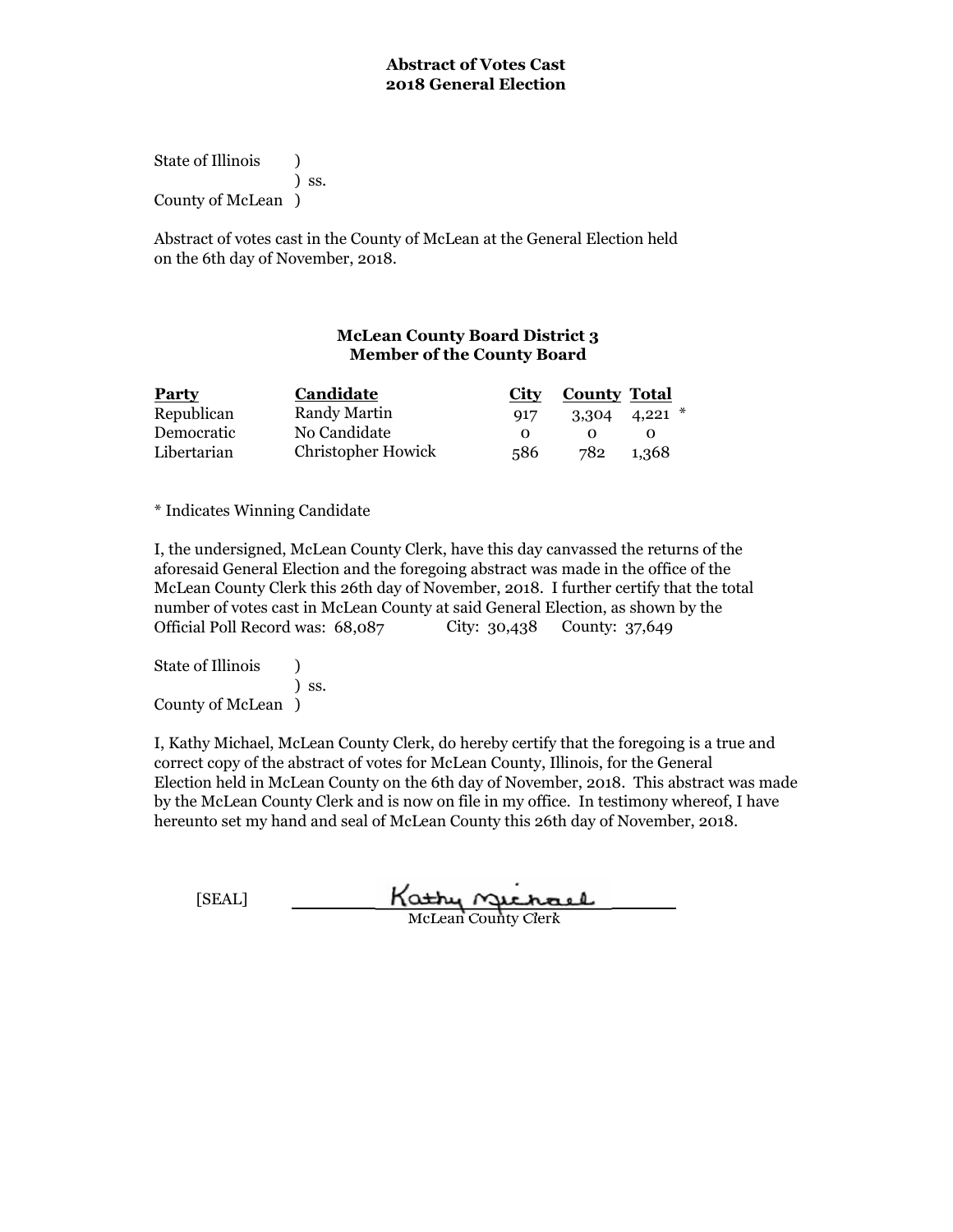State of Illinois (1) ) ss. County of McLean )

Abstract of votes cast in the County of McLean at the General Election held on the 6th day of November, 2018.

# **McLean County Board District 4 Member of the County Board**

| <b>Party</b> | Candidate       |     | City County Total |                   |
|--------------|-----------------|-----|-------------------|-------------------|
| Republican   | Mark W. Johnson | 229 | 2,444 2,673       |                   |
| Democratic   | Logan Smith     | 336 |                   | $3,141$ $3,477$ * |
| Libertarian  | Alexandra Engle | 31  | 337               | 368               |

\* Indicates Winning Candidate

I, the undersigned, McLean County Clerk, have this day canvassed the returns of the aforesaid General Election and the foregoing abstract was made in the office of the McLean County Clerk this 26th day of November, 2018. I further certify that the total number of votes cast in McLean County at said General Election, as shown by the Official Poll Record was: 68,087 City: 30,438 County: 37,649

State of Illinois (a) ) ss. County of McLean )

| [SEAL] | Kathy Michael              |
|--------|----------------------------|
|        | <b>McLean County Clerk</b> |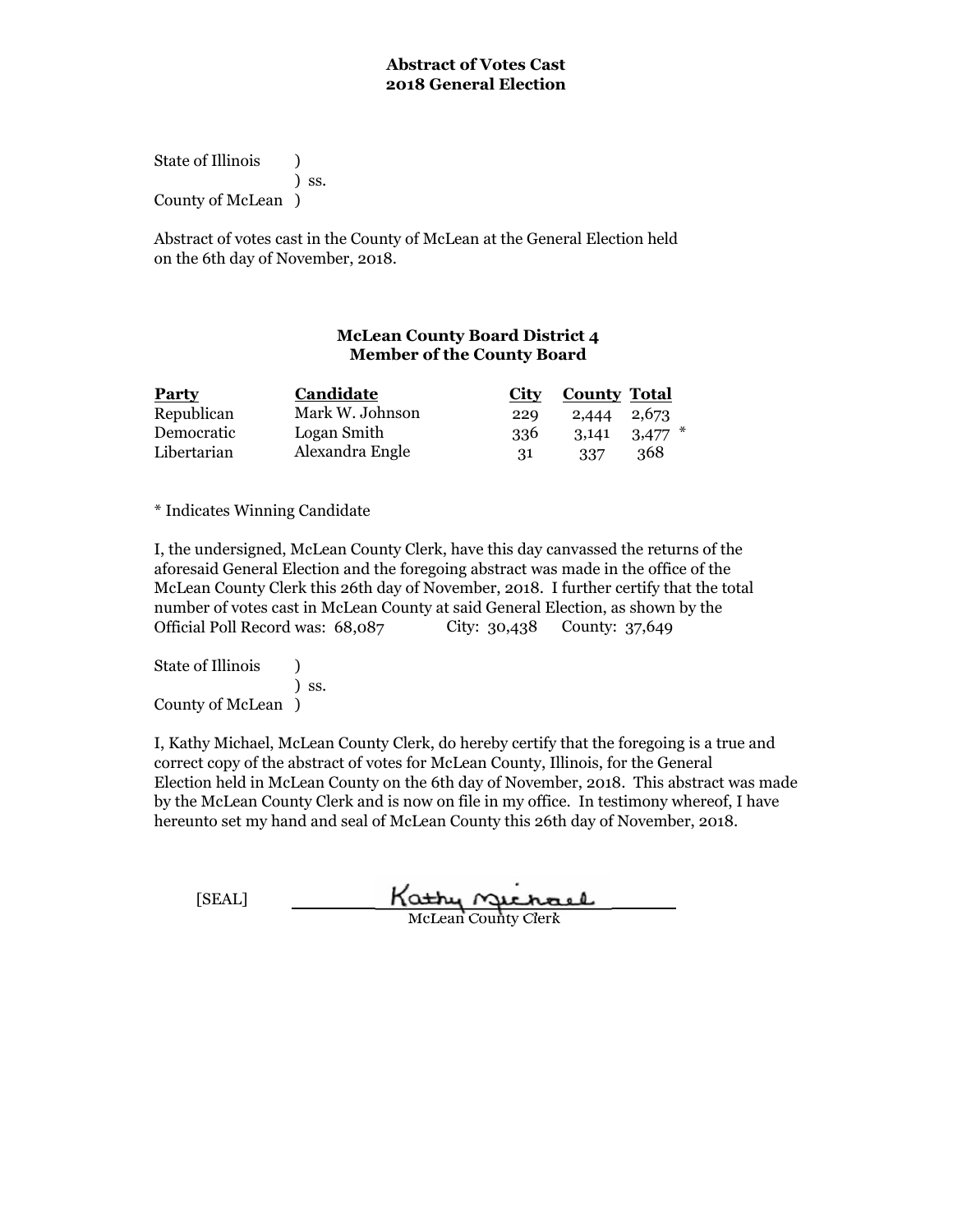State of Illinois (1) ) ss. County of McLean )

Abstract of votes cast in the County of McLean at the General Election held on the 6th day of November, 2018.

# **McLean County Board District 5 Member of the County Board**

| <b>Party</b> | Candidate          | <b>County Total</b> |
|--------------|--------------------|---------------------|
| Republican   | David F.W. Selzer  | 3,353 3,353         |
| Democratic   | Elizabeth Johnston | $3,936$ $3,936$ $*$ |
| Libertarian  | No Candidate       |                     |

\* Indicates Winning Candidate

I, the undersigned, McLean County Clerk, have this day canvassed the returns of the aforesaid General Election and the foregoing abstract was made in the office of the McLean County Clerk this 26th day of November, 2018. I further certify that the total number of votes cast in McLean County at said General Election, as shown by the Official Poll Record was:  $68,087$  City: 30,438 County: 37,649

State of Illinois (a) ) ss. County of McLean )

| [SEAL] | Kathy Sichael              |
|--------|----------------------------|
|        | <b>McLean County Clerk</b> |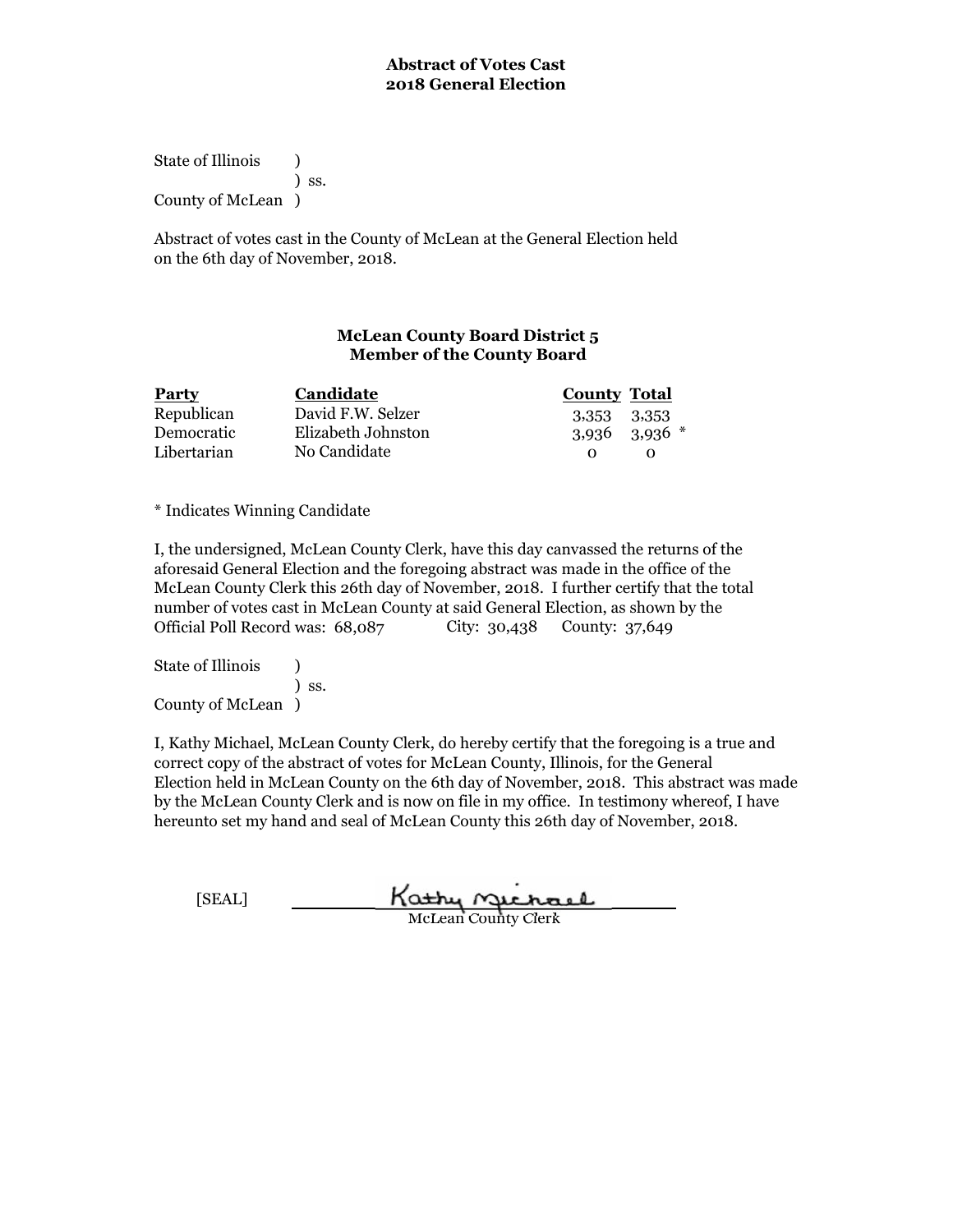State of Illinois (a) ) ss. County of McLean )

Abstract of votes cast in the County of McLean at the General Election held on the 6th day of November, 2018.

# **McLean County Board District 6 Member of the County Board**

| <b>Party</b> | Candidate      | <b>County Total</b> |
|--------------|----------------|---------------------|
| Republican   | No Candidate   |                     |
| Democratic   | Laurie Wollrab | 4,068 4,068 $*$     |
| Libertarian  | No Candidate   | $\mathbf{O}$        |

\* Indicates Winning Candidate

I, the undersigned, McLean County Clerk, have this day canvassed the returns of the aforesaid General Election and the foregoing abstract was made in the office of the McLean County Clerk this 26th day of November, 2018. I further certify that the total number of votes cast in McLean County at said General Election, as shown by the Official Poll Record was: 68,087 City: 30,438 County: 37,649

State of Illinois (a) ) ss. County of McLean )

| [SEAL] | Kathy nuchael              |
|--------|----------------------------|
|        | <b>McLean County Clerk</b> |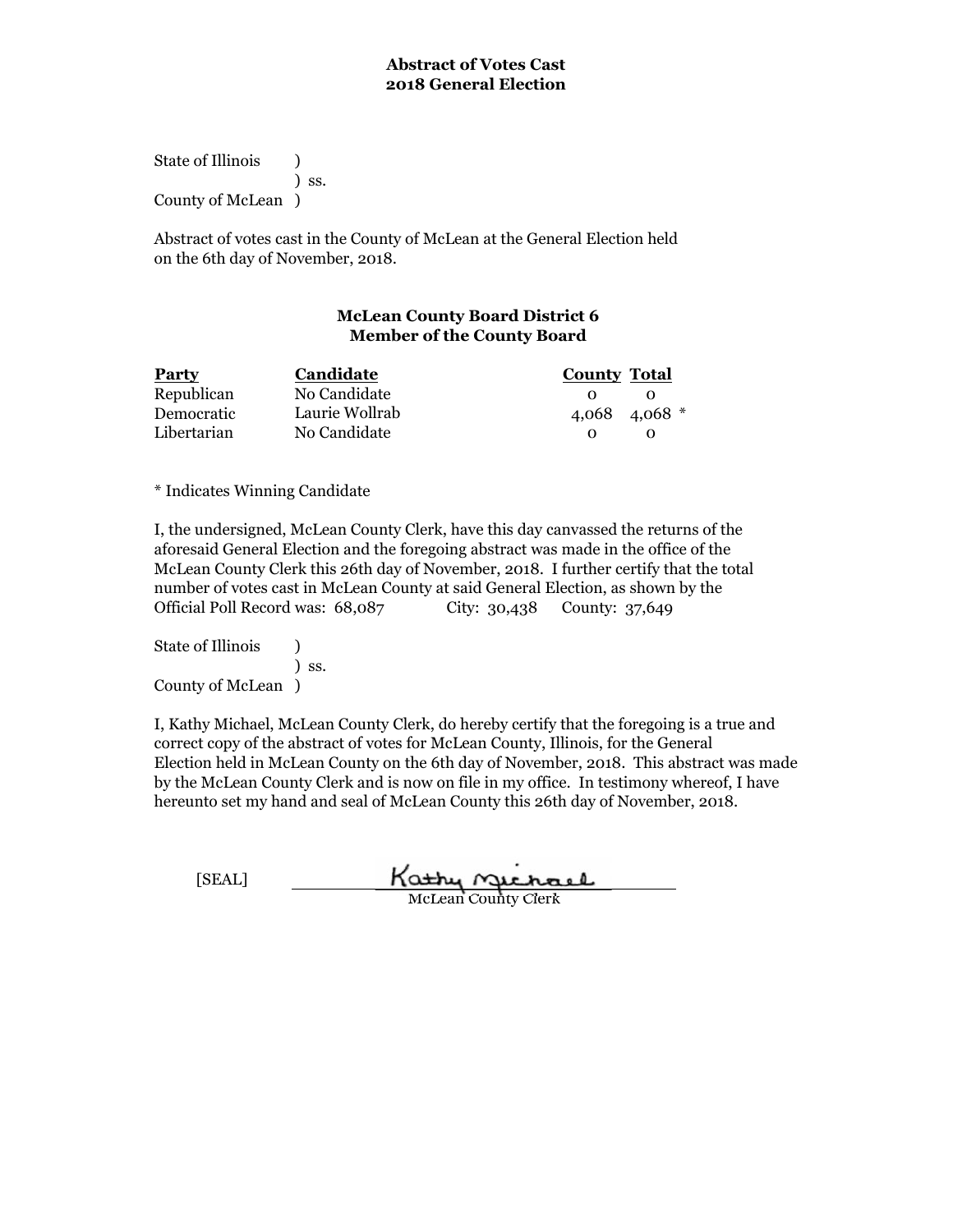State of Illinois (1) ) ss. County of McLean )

Abstract of votes cast in the County of McLean at the General Election held on the 6th day of November, 2018.

# **McLean County Board District 7 Member of the County Board**

| <b>Party</b> | Candidate              | City        | Total               |
|--------------|------------------------|-------------|---------------------|
| Republican   | <b>Ryan Scritchlow</b> | 3,315 3,315 |                     |
| Democratic   | <b>Sharon Chung</b>    |             | $3,411$ $3,411$ $*$ |
| Libertarian  | No Candidate           |             |                     |

\* Indicates Winning Candidate

I, the undersigned, McLean County Clerk, have this day canvassed the returns of the aforesaid General Election and the foregoing abstract was made in the office of the McLean County Clerk this 26th day of November, 2018. I further certify that the total number of votes cast in McLean County at said General Election, as shown by the Official Poll Record was: 68,087 City: 30,438 County: 37,649

State of Illinois (a) ) ss. County of McLean )

| [SEAL] | Kathy nichael              |
|--------|----------------------------|
|        | <b>McLean County Clerk</b> |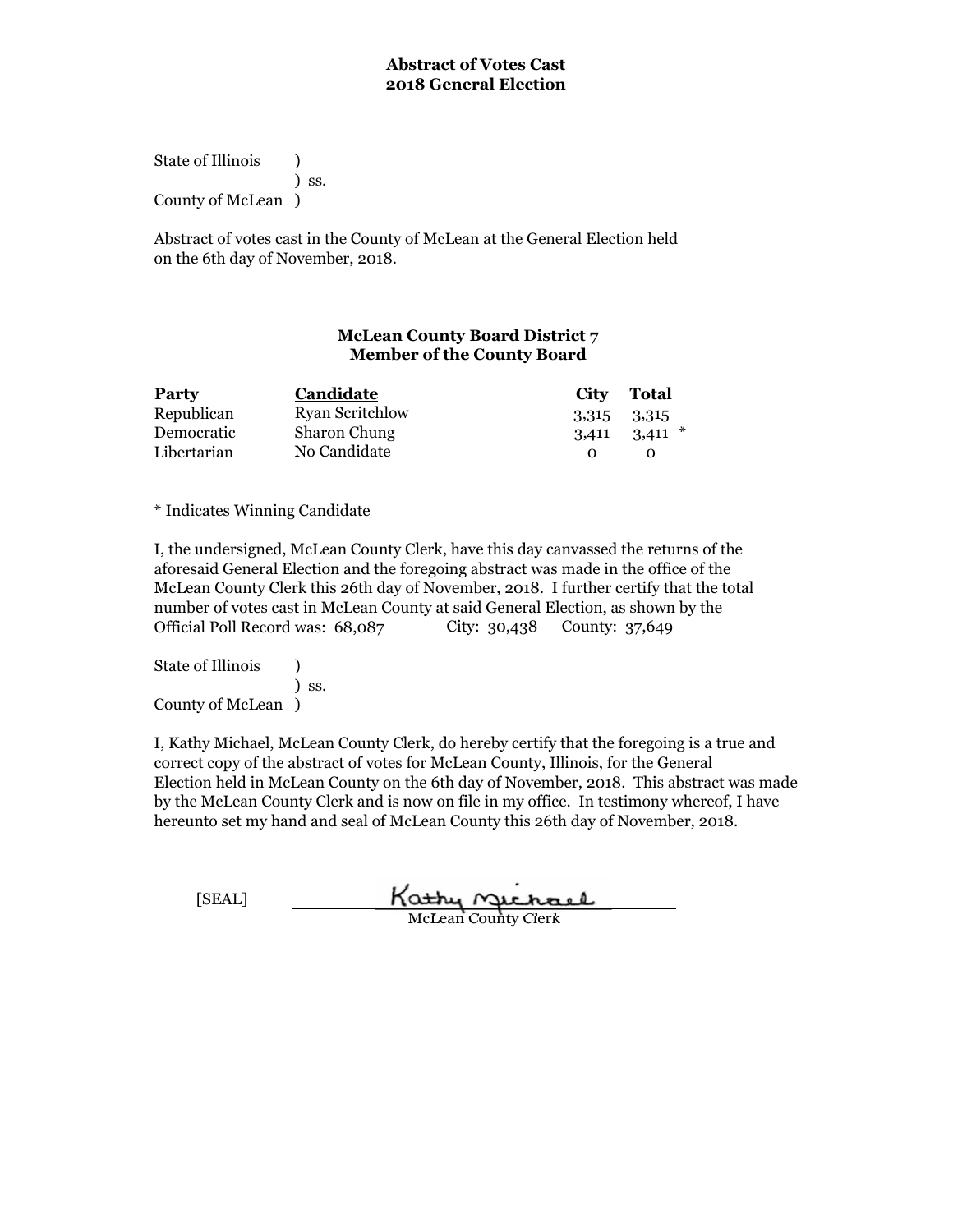State of Illinois (a) ) ss. County of McLean )

Abstract of votes cast in the County of McLean at the General Election held on the 6th day of November, 2018.

## **McLean County Board District 8 Member of the County Board**

| <b>Party</b> | Candidate          | City  | Total               |
|--------------|--------------------|-------|---------------------|
| Republican   | Cheryl Froelich    | 1,247 | 1,247               |
| Democratic   | Shayna Watchinski  |       | $3,161$ $3,161$ $*$ |
| Libertarian  | <b>Steve Suess</b> | 259   | 259                 |

\* Indicates Winning Candidate

I, the undersigned, McLean County Clerk, have this day canvassed the returns of the aforesaid General Election and the foregoing abstract was made in the office of the McLean County Clerk this 26th day of November, 2018. I further certify that the total number of votes cast in McLean County at said General Election, as shown by the Official Poll Record was: 68,087 City: 30,438 County: 37,649

State of Illinois (a) ) ss. County of McLean )

| [SEAL] | Kathy Michael              |  |
|--------|----------------------------|--|
|        | <b>McLean County Clerk</b> |  |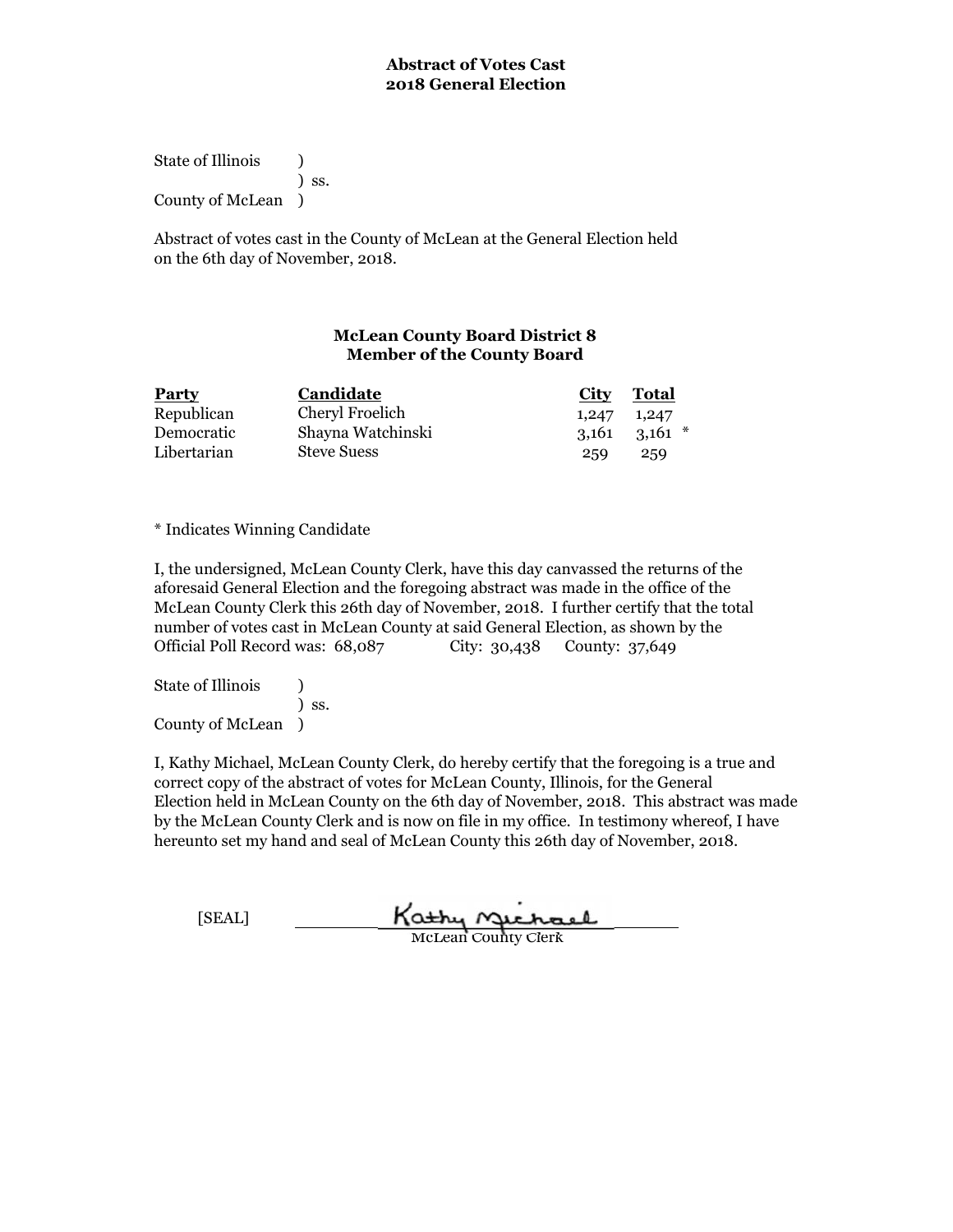State of Illinois (1) ) ss. County of McLean )

Abstract of votes cast in the County of McLean at the General Election held on the 6th day of November, 2018.

## **McLean County Board District 9 Member of the County Board**

| <b>Party</b> | Candidate          | City  | Total    |
|--------------|--------------------|-------|----------|
| Republican   | Lyndsay Bloomfield | 3.606 | $3.606*$ |
| Democratic   | David Parker       | 3,294 | 3,294    |
| Libertarian  | Sol Roberts-Lieb   | 337   | -337     |

\* Indicates Winning Candidate

I, the undersigned, McLean County Clerk, have this day canvassed the returns of the aforesaid General Election and the foregoing abstract was made in the office of the McLean County Clerk this 26th day of November, 2018. I further certify that the total number of votes cast in McLean County at said General Election, as shown by the Official Poll Record was: 68,087 City: 30,438 County: 37,649

State of Illinois (1) ) ss. County of McLean )

| [SEAL] | Kathy nuchael              |
|--------|----------------------------|
|        | <b>McLean County Clerk</b> |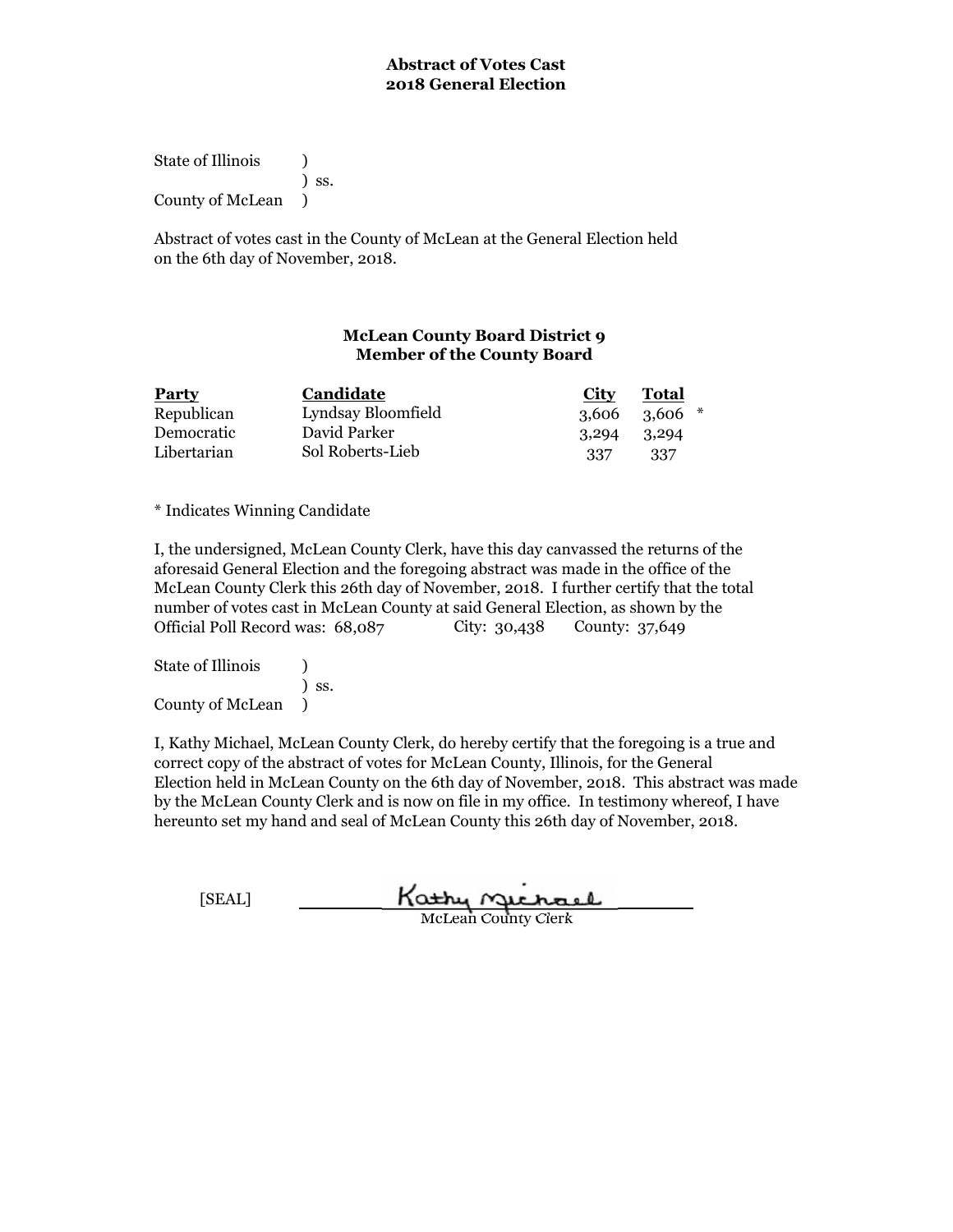State of Illinois (a) ) ss. County of McLean )

Abstract of votes cast in the County of McLean at the General Election held on the 6th day of November, 2018.

## **McLean County Board District 10 Member of the County Board**

| Party       | Candidate      | City  | Total |
|-------------|----------------|-------|-------|
| Republican  | Chuck Erickson | 5,953 | 5,953 |
| Democratic  | No Candidate   |       |       |
| Libertarian | Kevin Woodard  | 1,941 | 1,941 |

\* Indicates Winning Candidate

I, the undersigned, McLean County Clerk, have this day canvassed the returns of the aforesaid General Election and the foregoing abstract was made in the office of the McLean County Clerk this 26th day of November, 2018. I further certify that the total number of votes cast in McLean County at said General Election, as shown by the Official Poll Record was: 68,087 City: 30,438 County: 37,649

State of Illinois (a) ) ss. County of McLean )

| [SEAL] | Kathy nuchael              |
|--------|----------------------------|
|        | <b>McLean County Clerk</b> |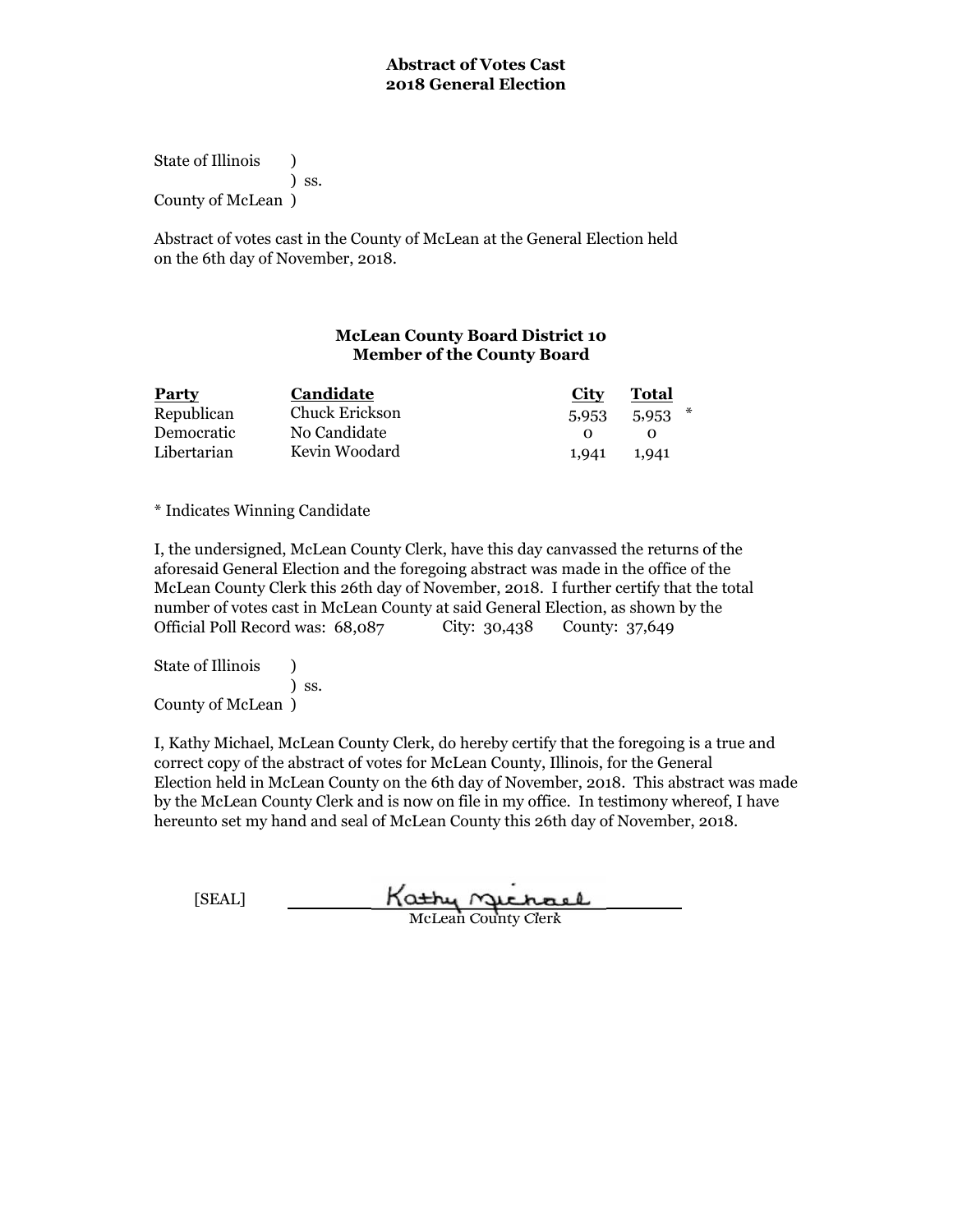State of Illinois (b) ) ss. County of McLean )

Abstract of votes cast in the County of McLean at the General Election held on the 6th day of November, 2018.

### **State of Illinois Judge of the Appellate Court Fourth Judicial District (To fill the vancancy of the Hon. M. Carol Pope)**

| <b>Party</b> | <b>Candidate</b>      | City   | <b>County Total</b> |        |
|--------------|-----------------------|--------|---------------------|--------|
| Republican   | Thomas M. Harris, Jr. | 22,121 | 28,592              | 50,713 |
| Democratic   | No Candidate          |        |                     |        |
| Libertarian  | No Candidate          |        |                     |        |

I, the undersigned, McLean County Clerk, have this day canvassed the returns of the aforesaid General Election and the foregoing abstract was made in the office of the McLean County Clerk this 26th day of November, 2018. I further certify that the total number of votes cast in McLean County at said General Election, as shown by the Official Poll Record was: 68,087 City: 30,438 County: 37,649

State of Illinois (b) ) ss. County of McLean )

| [SEAL] | Kathy nichael              |
|--------|----------------------------|
|        | <b>McLean County Clerk</b> |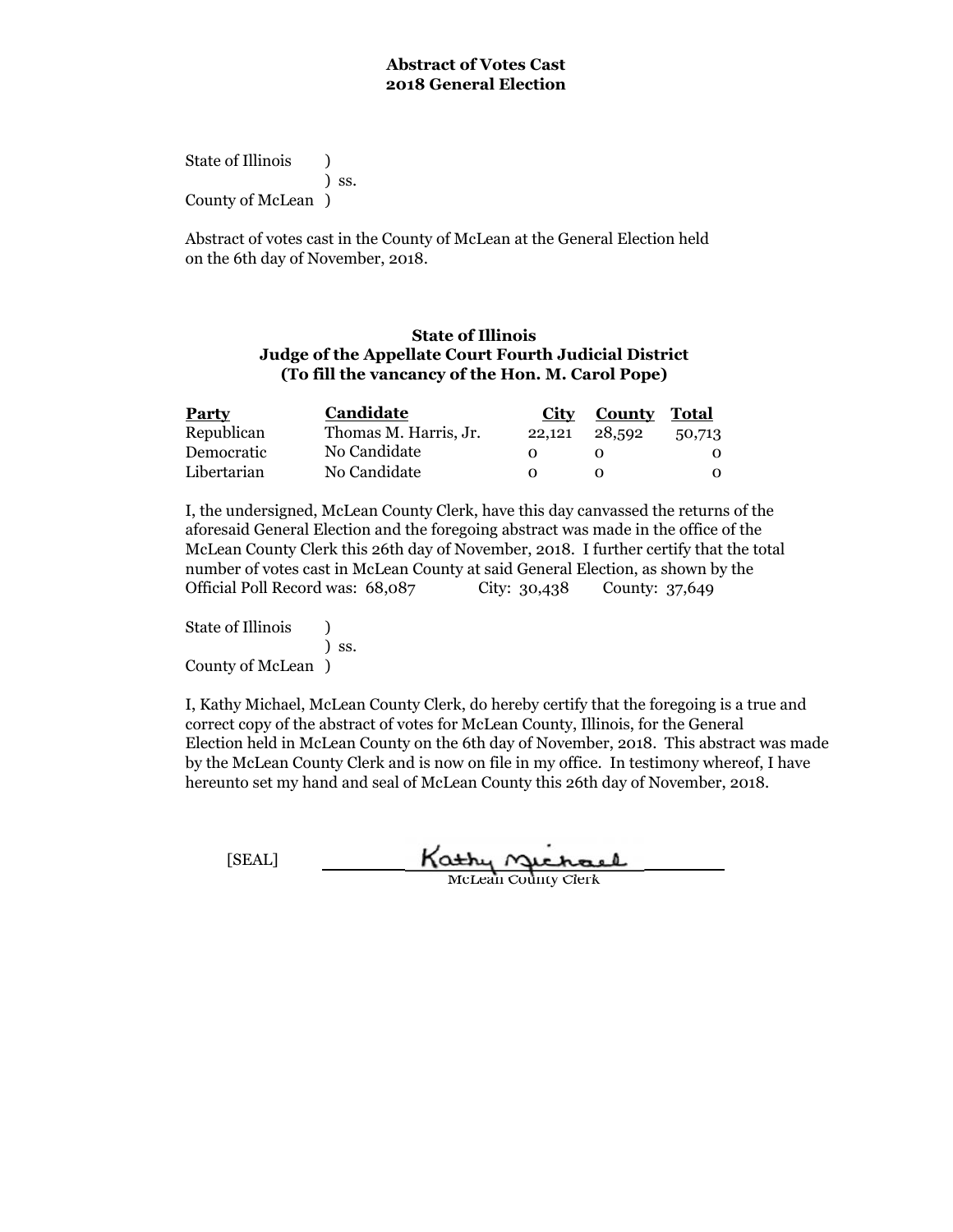State of Illinois (b) ) ss. County of McLean )

Abstract of votes cast in the County of McLean at the General Election held on the 6th day of November, 2018.

### **State of Illinois Judge of the Appellate Court Fourth Judicial District (To fill the vancancy of the Hon. Thomas R. Appleton)**

| <b>Party</b> | Candidate      | City     | <b>County Total</b>  |  |
|--------------|----------------|----------|----------------------|--|
| Republican   | Pete Cavanaugh |          | 21,952 28,418 50,370 |  |
| Democratic   | No Candidate   |          |                      |  |
| Libertarian  | No Candidate   | $\Omega$ |                      |  |

I, the undersigned, McLean County Clerk, have this day canvassed the returns of the aforesaid General Election and the foregoing abstract was made in the office of the McLean County Clerk this 26th day of November, 2018. I further certify that the total number of votes cast in McLean County at said General Election, as shown by the Official Poll Record was: 68,087 City: 30,438 County: 37,649

State of Illinois (b) ) ss. County of McLean )

| [SEAL] | Kathy nichael              |
|--------|----------------------------|
|        | <b>McLean County Clerk</b> |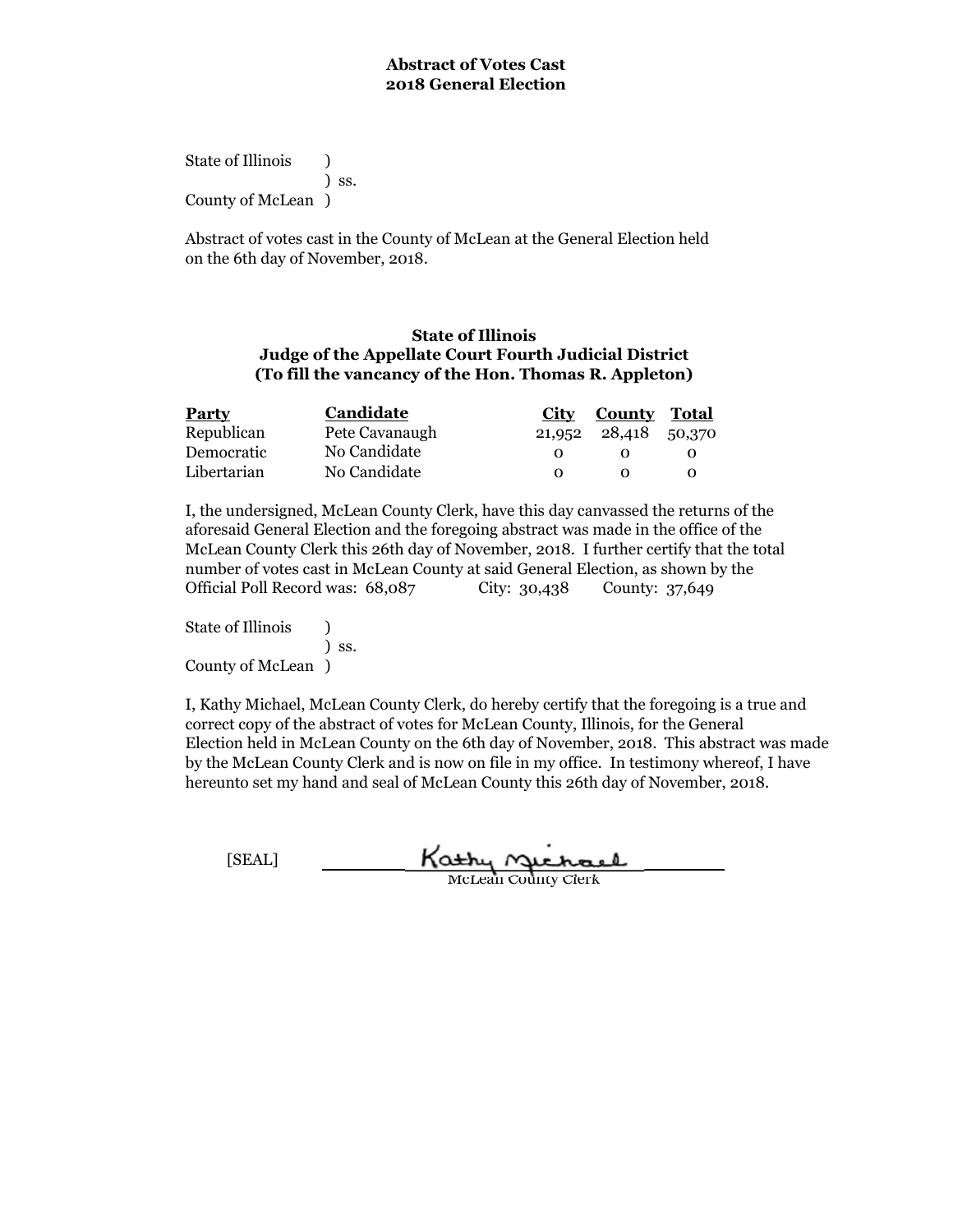State of Illinois (b) ) ss. County of McLean )

Abstract of votes cast in the County of McLean at the General Election held on the 6th day of November, 2018.

### **State of Illinois Judge of the Circuit Court Eleventh Judicial Circuit McLean County (To fill the vancancy of the Hon. Kevin P. Fitzgerald)**

| <b>Party</b> | <b>Candidate</b> | City   | <b>County Total</b> |        |
|--------------|------------------|--------|---------------------|--------|
| Republican   | William A. Yoder | 22,497 | 28,877              | 51,374 |
| Democratic   | No Candidate     |        |                     |        |
| Libertarian  | No Candidate     |        |                     | O      |

I, the undersigned, McLean County Clerk, have this day canvassed the returns of the aforesaid General Election and the foregoing abstract was made in the office of the McLean County Clerk this 26th day of November, 2018. I further certify that the total number of votes cast in McLean County at said General Election, as shown by the Official Poll Record was: 68,087 City: 30,438 County: 37,649

State of Illinois (b) ) ss. County of McLean )

| [SEAL] | Kathy nichael              |
|--------|----------------------------|
|        | <b>McLean County Clerk</b> |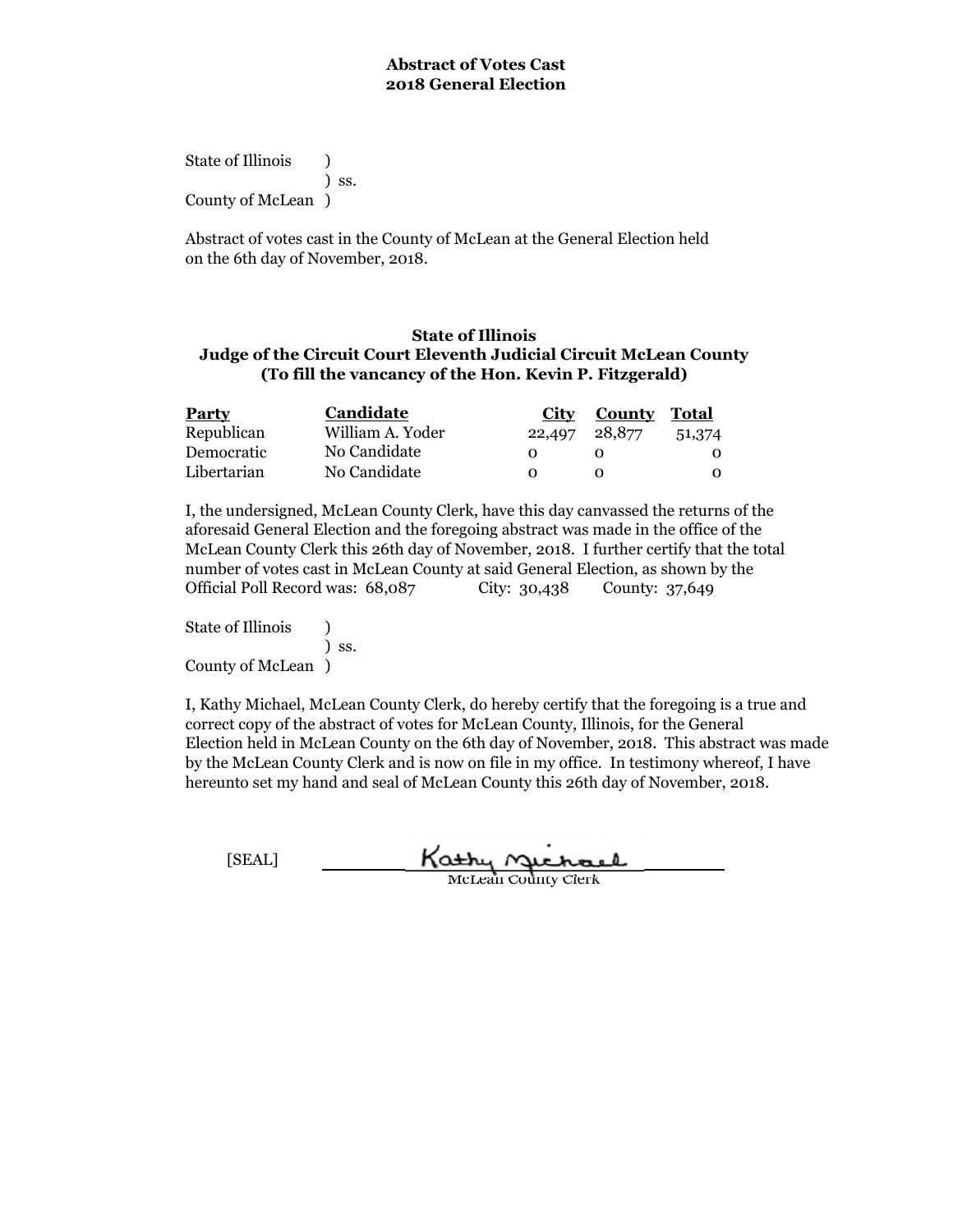State of Illinois (b) ) ss. County of McLean )

Abstract of votes cast in the County of McLean at the General Election held on the 6th day of November, 2018.

## **Shall Paul Lawrence be retained in office as Judge of the Circuit Court Eleventh Judicial District For Judge of the Circuit Court Eleventh Judicial Circuit McLean County**

|                | City County Total    |  |
|----------------|----------------------|--|
| <b>YES</b>     | 22,164 27,506 49,670 |  |
| N <sub>O</sub> | 4,652 5,429 10,081   |  |

I, the undersigned, McLean County Clerk, have this day canvassed the returns of the aforesaid General Election and the foregoing abstract was made in the office of the McLean County Clerk this 26th day of November, 2018. I further certify that the total number of votes cast in McLean County at said General Election, as shown by the Official Poll Record was: 68,087 City: 30,438 County: 37,649

State of Illinois (b) ) ss. County of McLean )

| [SEAL] | Kathy nichael              |  |
|--------|----------------------------|--|
|        | <b>McLean County Clerk</b> |  |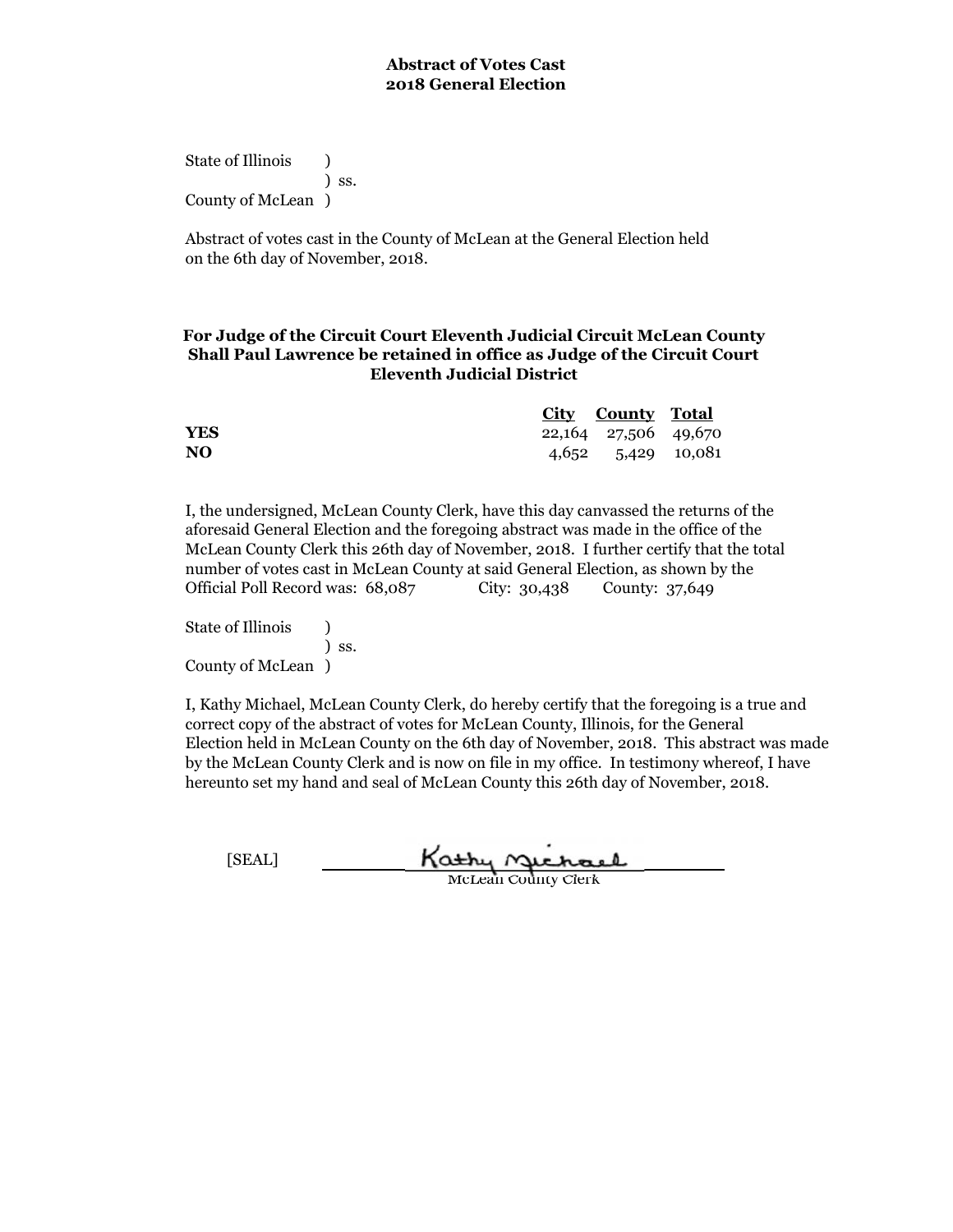State of Illinois (b) ) ss. County of McLean )

Abstract of votes cast in the County of McLean at the General Election held on the 6th day of November, 2018.

## **For Judge of the Circuit Court Eleventh Judicial Circuit McLean County Shall Rebecca Simmons Foley be retained in office as Judge of the Circuit Court Eleventh Judicial District**

|                | <b>City County Total</b> |  |
|----------------|--------------------------|--|
| <b>YES</b>     | 21,576 27,147 48,723     |  |
| N <sub>O</sub> | 5,001 5,781 10,782       |  |

I, the undersigned, McLean County Clerk, have this day canvassed the returns of the aforesaid General Election and the foregoing abstract was made in the office of the McLean County Clerk this 26th day of November, 2018. I further certify that the total number of votes cast in McLean County at said General Election, as shown by the Official Poll Record was: 68,087 City: 30,438 County: 37,649

State of Illinois (b) ) ss. County of McLean )

| [SEAL] | Kathy Michael              |
|--------|----------------------------|
|        | <b>McLean County Clerk</b> |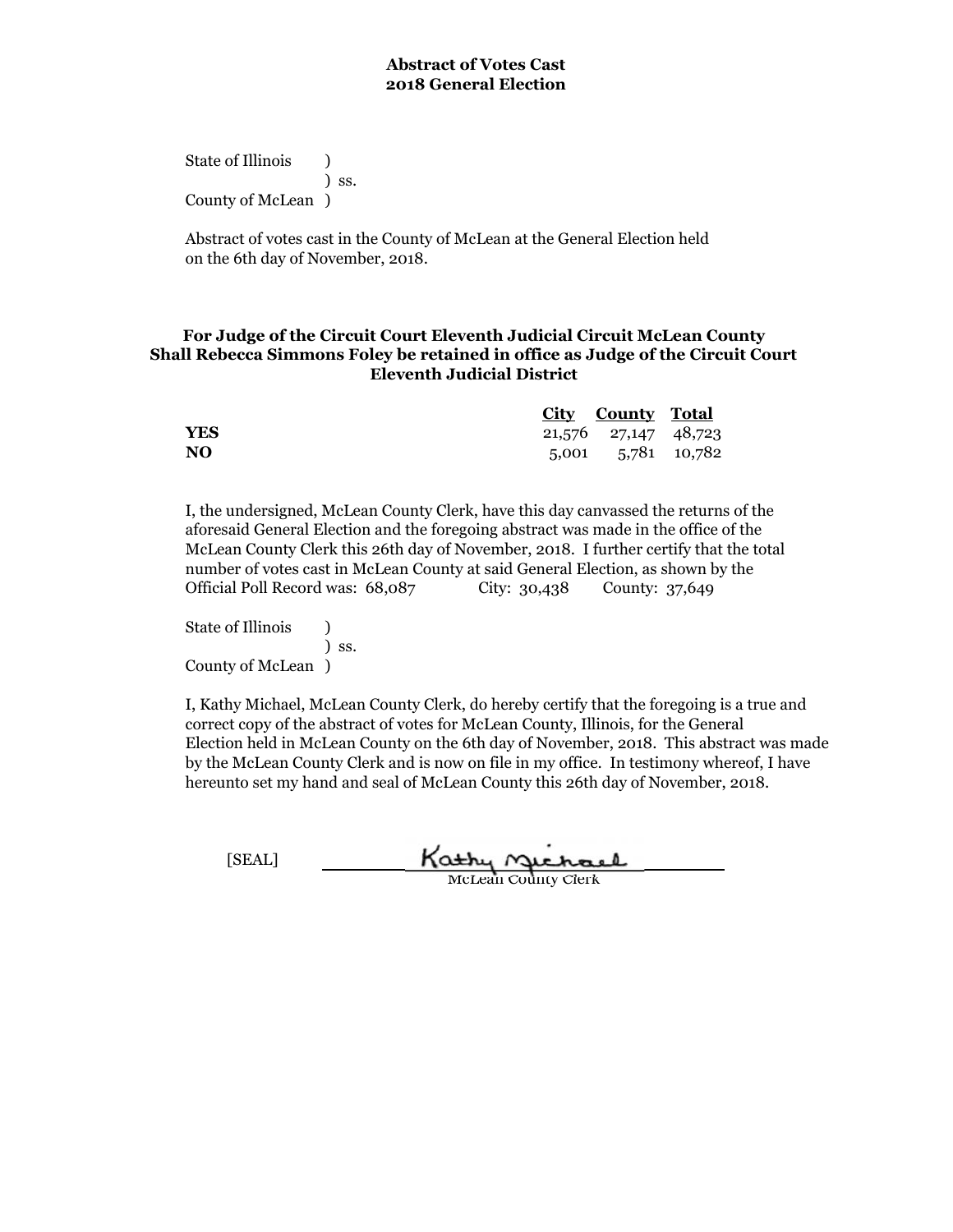State of Illinois (b) ) ss. County of McLean )

Abstract of votes cast in the County of McLean at the General Election held on the 6th day of November, 2018.

## **Advisory Public Question McLean County Illinois Pension**

Should the Illinois General Assembly enact a new property tax to pay the Illinois pension obligations?

|                | <u>City County Total</u> |  |
|----------------|--------------------------|--|
| <b>YES</b>     | 6,552 8,222 14,774       |  |
| N <sub>O</sub> | 22,457 27,930 50,387     |  |

I, the undersigned, McLean County Clerk, have this day canvassed the returns of the aforesaid General Election and the foregoing abstract was made in the office of the McLean County Clerk this 26th day of November, 2018. I further certify that the total number of votes cast in McLean County at said General Election, as shown by the Official Poll Record was: 68,087 City: 30,438 County: 37,649

State of Illinois (a) ) ss. County of McLean )

| [SEAL] | Kathy nichael              |  |
|--------|----------------------------|--|
|        | <b>McLean County Clerk</b> |  |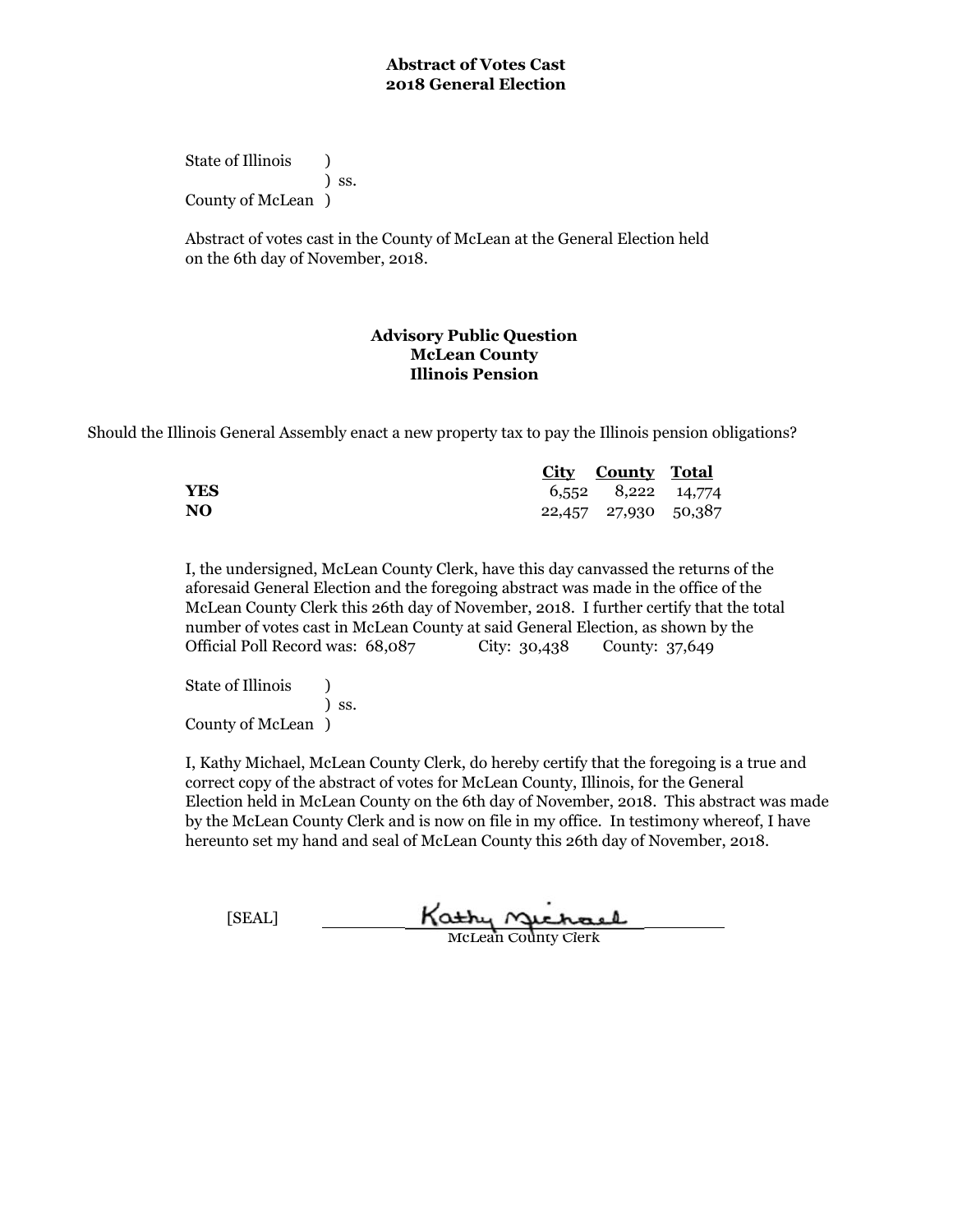State of Illinois (b) ) ss. County of McLean )

Abstract of votes cast in the County of McLean at the General Election held on the 6th day of November, 2018.

## **Advisory Public Question McLean County Illinois Term Limits**

Should holders of elected offices in Illinois be subject to term limits?

|            | <b>City County Total</b> |  |
|------------|--------------------------|--|
| <b>YES</b> | 27,160 34,001 61,161     |  |
| NO.        | 2,413 2,768 5,181        |  |

I, the undersigned, McLean County Clerk, have this day canvassed the returns of the aforesaid General Election and the foregoing abstract was made in the office of the McLean County Clerk this 26th day of November, 2018. I further certify that the total number of votes cast in McLean County at said General Election, as shown by the Official Poll Record was: 68,087 City: 30,438 County: 37,649

State of Illinois (a) ) ss. County of McLean )

| [SEAL] | Kathy nuchael              |  |
|--------|----------------------------|--|
|        | <b>McLean County Clerk</b> |  |